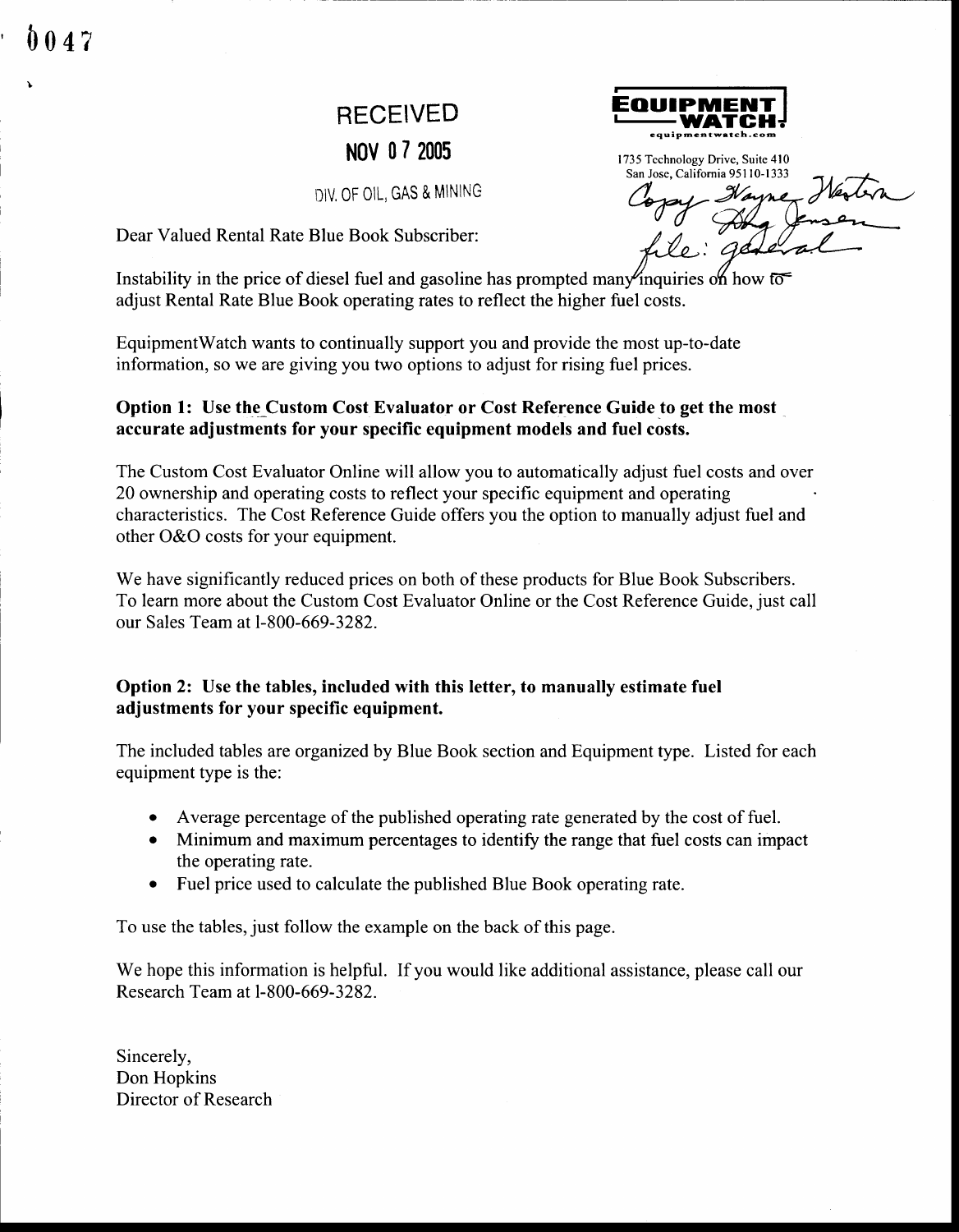#### Example:

Equipment: Deere 670C II Articulated Motor Grader

Blue Book Rate:

|         |         |       |         | Estimated<br>operating |
|---------|---------|-------|---------|------------------------|
| Monthly | Weekly  | Daily | Hourly  | cost/hr                |
| \$4,825 | \$1,350 | \$340 | \$51.00 | \$22.80                |

Based on the information in the attached table, fuel makes up an average of 43% of the operating cost and the original diesel cost in the Rental Rate Blue Book was \$1.98/gallon.

 $\bullet$ 

¥

| Section | Equipment type            | verage | Maximum | Minimum | <b>Diesel</b> | cias      |
|---------|---------------------------|--------|---------|---------|---------------|-----------|
|         | Articulated Frame Graders | 43%    | $7\%$   | $7\%$   | $1.98 -$      | 70<br>ሰ 1 |

If you want to adjust the cost of diesel fuel to \$2.75/gallon, you would make the following adjustments:

1. Adjustment Factor = ((Current fuel cost/Original fuel cost) - 1) x average fuel percentage

2. Adjusted Operating cost = Operating Cost x  $(1 + \text{Adjustment Factor})$ 

In this example:

- 1. Adjustment Factor =  $(\$2.75/\$1.98)$ -1) x  $(0.43) = 0.167$
- 2. Adjusted Operating cost =  $$22.80 \times (1 + 0.167) = $26.61$  per hour

PLEASE NOTE: Average fuel percentages are an average over all models and sizes in an entire equipment type. The percentage for a particular piccc of equipmcnt may lie anywhcrc within thc rangc.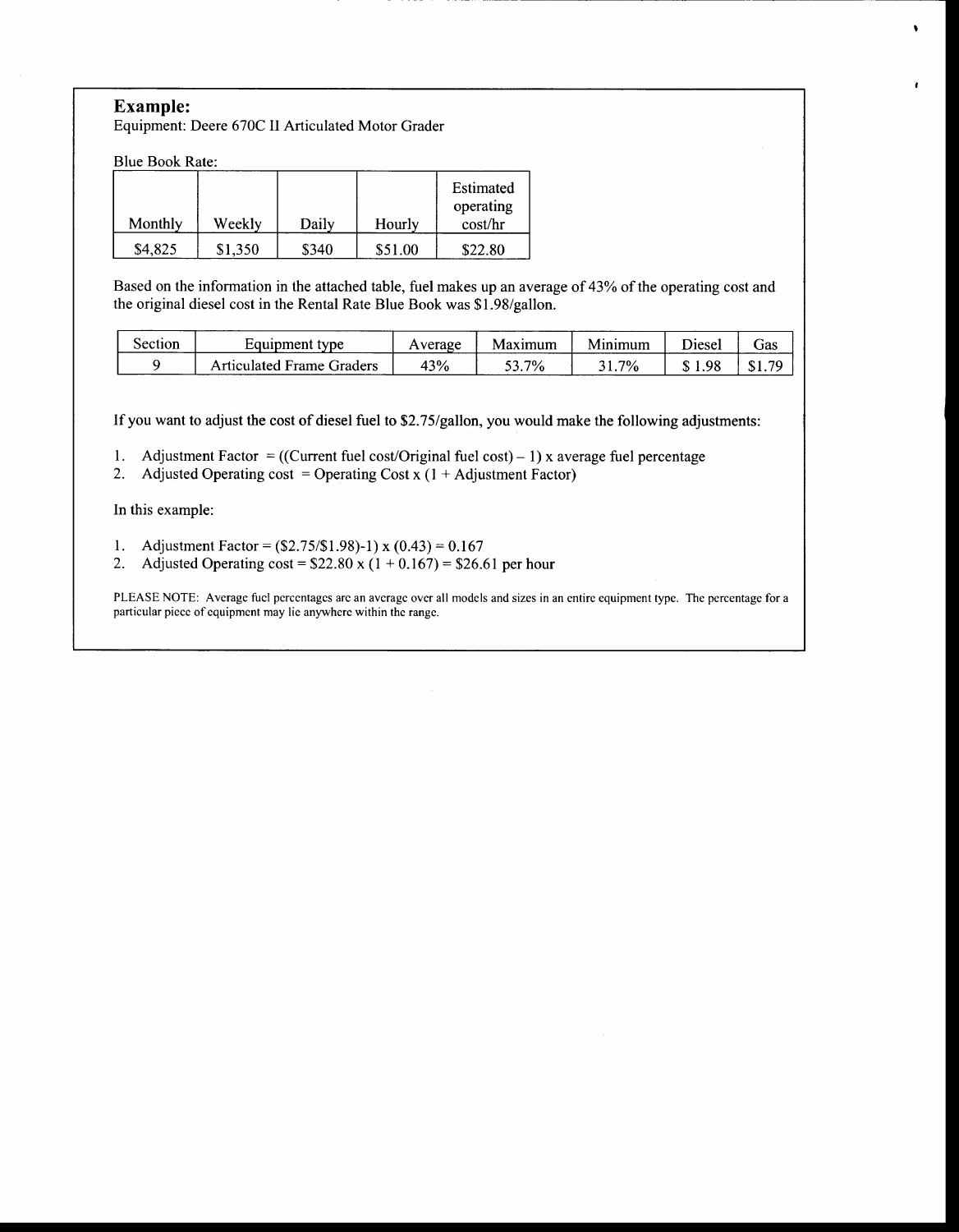## **Fuel Adjustment Tables**<br>provided by EquipmentWatch

 $\bar{\textbf{z}}$ 

 $\bullet$ 

| <b>Section</b> | <b>Equipment type</b>                                   | Average | Maximum | Minimum     | <b>Diesel</b> |                           | Gas  |
|----------------|---------------------------------------------------------|---------|---------|-------------|---------------|---------------------------|------|
|                | 3 Portable Rotary Screw Air Compressors                 | 65%     | 79.0%   | $48.3\%$ \$ | 1.68          | <sup>\$</sup>             | 1.77 |
|                | 4 General Purpose Portable Belt Conveyors               | 36%     | 39.4%   | $34.2\%$ \$ | 1.68          | $\boldsymbol{\mathsf{s}}$ | 1.77 |
|                | 4 Heavy Duty Portable Belt Conveyors                    | 42%     | 57.8%   | $31.0\%$ \$ | 1.68          | $\mathbf S$               | 1.77 |
|                | 4 Folding/Stacking Portable Belt conveyors              | 30%     | 47.2%   | $18.8\%$ \$ | 1.68          | \$                        | 1.77 |
|                | 4 Radial Stackers                                       | 25%     | 29.7%   | $19.4\%$ \$ | 1.68          | \$                        | 1.77 |
|                | 4 Elevating Stackers                                    | 26%     | 43.9%   | $19.2\%$ \$ | 1.68          | S                         | 1.77 |
|                | 4 Single Deck Portable Screening Plants                 | 35%     | 48.7%   | $19.5\%$ \$ | 1.68          | \$                        | 1.77 |
|                | 4 Double Deck Portable Screening Plants                 | 35%     | 48.5%   | $19.1\%$ \$ | 1.68          | S                         | 1.77 |
|                | 4 Triple Deck Portable Screening Plants                 | 34%     | 47.3%   | $19.0\%$ \$ | 1.68          | \$                        | 1.77 |
|                | 5 Trailer Mounted Asphalt Distributors                  | 23%     | 33.0%   | $17.3\%$ \$ | 1.68          | <sup>\$</sup>             | 1.77 |
|                | 5 Wheel Mounted Asphalt Pavers                          | 18%     | 22.3%   | $8.8\%$ \$  | 1.68          | s                         | 1.77 |
|                | 5 Crawler Mounted Asphalt Pavers                        | 17%     | 26.1%   | $13.1\%$ \$ | 1.68          | $\mathbf S$               | 1.77 |
|                | Wheel Mounted Pavement Millers                          | 25%     | 26.0%   | $22.2%$ \$  | 1.68          | \$                        | 1.77 |
|                | Crawler Mounted Pavement Millers                        | 29%     | 29.7%   | $27.1\%$ \$ | 1.68          | <sup>\$</sup>             | 1.77 |
|                | 5 Asphalt Pick-up Machines                              | 15%     | 30.2%   | $11.2%$ \$  | 1.68          | \$                        | 1.77 |
|                | 5 Reclaimers/Stabilizers                                | 42%     | 46.3%   | 38.8% \$    | 1.68          | $\mathbf S$               | 1.77 |
|                | 5 Road Wideners                                         | 18%     | 23.5%   | $15.7\%$ \$ | 1.68          | \$                        | 1.77 |
|                | 6 Self Propelled Pneumatic Compactors                   | 33%     | 40.5%   | $28.7%$ \$  | 1.68          | S                         | 1.77 |
|                | 6 Tandem Static Compactors                              | 35%     | 41.6%   | $10.0\%$ \$ | 1.68          | S                         | 1.77 |
|                | 63-Wheel Compactos                                      | 32%     | 37.2%   | $32.3\%$ \$ | 1.68          | \$                        | 1.77 |
|                | 6 Self Propelled Sanitation Compacots                   | 37%     | 38.0%   | $35.7\%$ \$ | 1.68          | \$                        | 1.77 |
|                | 6 Self Propelled Pad Foot Compactos                     | 45%     | 48.2%   | $46.3\%$ \$ | 1.68          | S                         | 1.77 |
|                | 6 Hand held Vibratory Plate Compactors                  | 36%     | 46.2%   | $24.4\%$ \$ | 1.68          | \$                        | 1.77 |
|                | 6 Hand Held Rammers                                     | 37%     | 42.0%   | $32.0\%$ \$ | 1.68          | \$                        | 1.77 |
|                | 6 Manually Guided Vibratory Compactors                  | 17%     | 31.0%   | $8.1\%$ \$  | 1.68          | $\mathbf S$               | 1.77 |
|                | 6 Trench Compactors                                     | 15%     | 18.9%   | $8.9\%$ \$  | 1.68          | S                         | 1.77 |
|                | 6 Tandem Vibratory Compactors                           | 21%     | 33.2%   | $11.9%$ \$  | 1.68          | \$                        | 1.77 |
|                | 6 Single Drum Vibratory compactos                       | 24%     | 32.8%   | $14.4\%$ \$ | 1.68          | \$                        | 1.77 |
|                | 6 Combination Rollers                                   | 17%     | 30.0%   | $14.1\%$ \$ | 1.68          | S                         | 1.77 |
|                | 7 Concrete Belt Conveyors                               | 39%     | 42.0%   | $37.5\%$ \$ | 1.98          | \$                        | 1.79 |
|                | 7 Portable Mortar/Plaster Mixers                        | 48%     | 58.1%   | 28.9% \$    | 1.98          | \$                        | 1.79 |
|                | 7 Portable Tilt Drum Concrete Mixers                    | 53%     | 55.7%   | $50.3\%$ \$ | 1.98          | <sup>\$</sup>             | 1.79 |
|                | 7 Portable Trailer Mounted concrete Mixers              | 33%     | 41.6%   | $25.5\%$ \$ | 1.98          | \$                        | 1.79 |
|                | 7 Rear Discharge Concrete Transit Mixers                | 42%     | 43.3%   | $40.6\%$ \$ | 1.98          | \$                        | 1.79 |
|                | 7 Concrete Batch Plants - Mobile Mixers Trailer Mounted | 25%     | 39.1%   | $19.1\%$ \$ | 1.98          | S                         | 1.79 |
|                | 7 Concrete Extruded Curb Pavers                         | 45%     | 50.0%   | $40.0\%$ \$ | 1.98          | <sup>\$</sup>             | 1.79 |
|                | 7 Concrete Roller/Finisher Pavers                       | 43%     | 56.6%   | $32.9\%$ \$ | 1.98          | \$                        | 1.79 |
|                | 7 Concrete Form Riding Pavers                           | 44%     | 52.4%   | $34.3\%$ \$ | 1.98          | \$                        | 1.79 |
|                | 7 Concrete Work Bridges                                 | 48%     | 58.0%   | $36.1\%$ \$ | 1.98          | <sup>\$</sup>             | 1.79 |
|                | $7$ Trimmers                                            | 11%     | 17.9%   | $9.1\%$ \$  | 1.98          | \$                        | 1.79 |
|                | 7 Concrete Placer - Spreaders                           | 23%     | 31.7%   | $13.7\%$ \$ | 1.98          | \$                        | 1.79 |
|                | 7 Concrete Curb/Gutter/Barrier Slipform Pavers          | 25%     | 29.5%   | $14.2\%$ \$ | 1.98          | <sup>\$</sup>             | 1.79 |
|                | 7 Concrete Street & Highway Slipform Pavers             | 22%     | 27.5%   | $14.8\%$ \$ | 1.98          | $\overline{\mathbb{S}}$   | 1.79 |
|                | 7 Concrete Texture Curing Machines                      | 25%     | 29.1%   | $22.3%$ \$  | 1.98          | $\mathbf s$               | 1.79 |
|                | 7 Concrete Tube Finishers                               | 18%     | 23.0%   | $13.0\%$ \$ | 1.98          | -S                        | 1.79 |
|                | 7 Walk-Behind Concrete Buggies                          | 29%     | 34.0%   | $24.0\%$ \$ | 1.98          | -S                        | 1.79 |
|                | 7 Ride-On Concrete Buggies                              | $33\%$  | 38.0%   | $28.0\%$ \$ | 1.98          | \$                        | 1.79 |
|                | 7 Walk-Behind Concrete Floor Trowels                    | 66%     | 69.7%   | 57.0% \\$   | 1.98          | $\mathbf S$               | 1.79 |
|                | 7 Ride-On Concrete Floor Trowels                        | 61%     | 62.2%   | $59.2\%$ \$ | 1.98          | -S                        | 1.79 |
|                | 7 Trailer Mounted Concrete Pumps                        | 53%     | 70.2%   | 43.6% \$    | 1.98          | \$                        | 1.79 |
|                | 7 Concrete Saws                                         | 62%     | 71.6%   | 56.0% \\$   | 1.98          | \$                        | 1.79 |
|                | 7 Flexible Shaft Concrete Vibrators                     | 70%     | 72.3%   | 66.7% \$    | 1.98          | -S                        | 1.79 |
|                | 8 Portable Earth Augers                                 | 57%     | 61.1%   | 45.7% \$    | 1.68          | \$                        | 1.77 |
|                | 8 Self Contained Horizontal Borers                      | 20%     | 29.2%   | $18.1\%$ \$ | 1.68          | \$                        | 1.77 |
|                | 8 Vertical Earth Drills for Crane Mounting              | 30%     | 35.0%   | $25.0\%$ \$ | 1.68          | \$                        | 1.77 |
|                | 8 Vertical Earth Drills for Truck Mounting              | 27%     | 36.7%   | $18.8\%$ \$ | 1.68          | \$                        | 1.77 |
|                | 8 Vertical Earth Drill Carriers                         | 68%     | 80.0%   | 57.7% \\$   | 1.68          | \$                        | 1.77 |
|                | 8 Truck Mounted Vertical Earth Drills                   | $9\%$   | 10.1%   | $8.9\%$ \$  | 1.68          | -S                        | 1.77 |
|                | 8 Crawler Mounted Vertical Earth Drills                 | 13%     | 13.0%   | $12.2\%$ \$ | 1.68          | -S                        | 1.77 |
|                | 8 Short Coring Drills for Truck Mounting                | 21%     | 29.1%   | $13.2\%$ \$ | 1.68          | -S                        | 1.77 |
|                | 8 Trailer Mounted Short Coring Drills                   | 21%     | 26.4%   | $14.4\%$ \$ | 1.68          | \$                        | 1.77 |
|                | 8 Skid Mounted Short Coring Drills                      | 24%     | 29.8%   | $13.0\%$ \$ | 1.68          | -S                        | 1.77 |
|                | 8 Pavement Test Core Drills for Truck Mounting          | 17%     | 22.0%   | $12.0\%$ \$ | 1.68          | \$                        | 1.77 |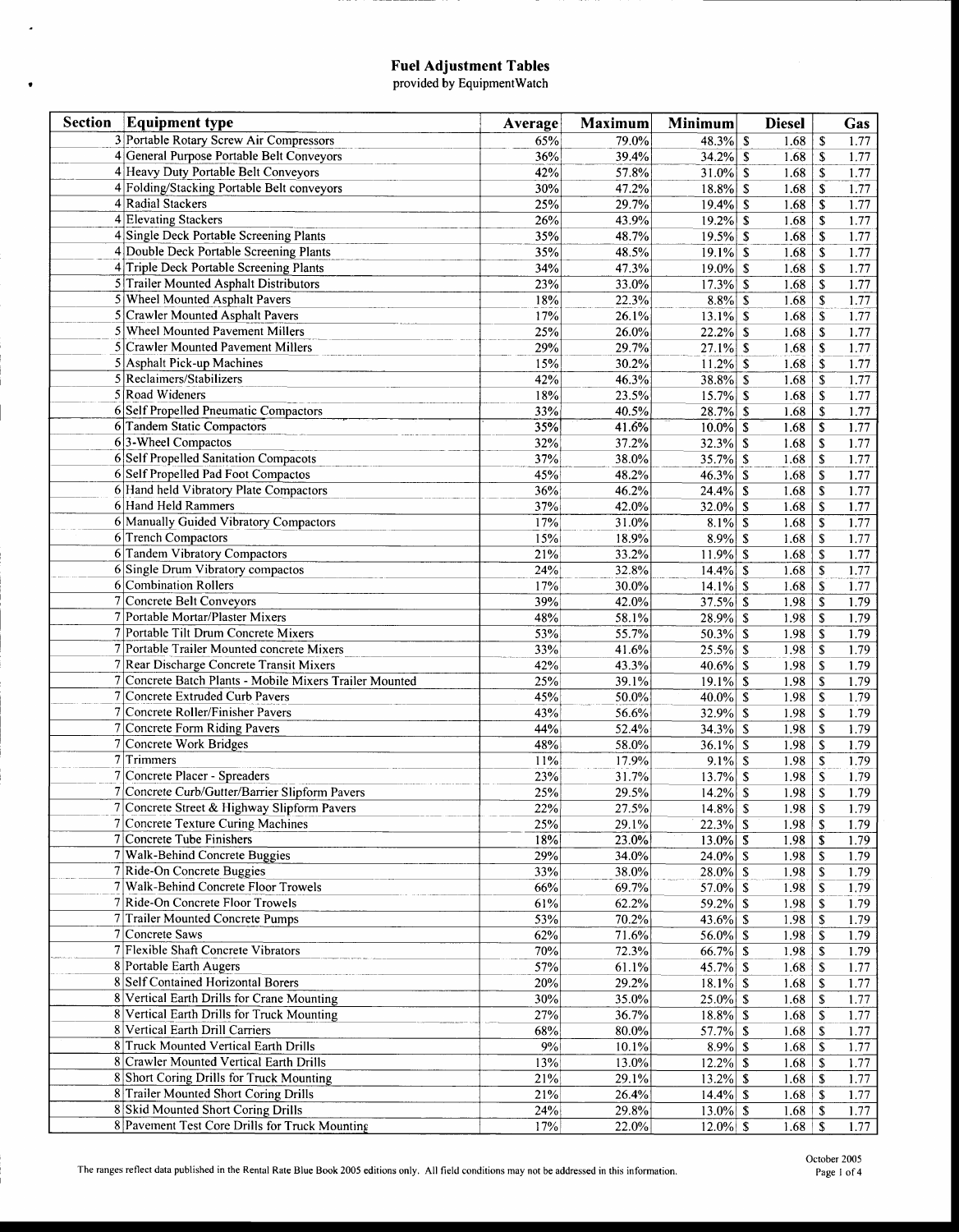### Fuel Adjustment Tables<br>provided by EquipmentWatch

| 8 Trailer Mounted Pavment Test Core Drills<br>$12.8\%$ \$<br>1.68<br>S<br>21.4%<br>1.77<br>15%<br>$16.0\%$ \$<br><sup>\$</sup><br>1.77<br>8 Clear Water Service Pumping Stations<br>34%<br>40.9%<br>1.68<br>$18.3\%$ \$<br>1.77<br>8 Mud Service Pumping Stations<br>22%<br>32.0%<br>1.68<br>\$<br>$\mathbf S$<br>1.77<br>8 Crawler Mounted Rotary Blasthole Drills<br>$20.1\%$ \$<br>1.68<br>26%<br>33.0%<br>1.68<br><sup>\$</sup><br>1.77<br>8 Truck Mounted Rotary Blasthole Drills<br>29%<br>33.8%<br>$22.9%$ \$<br>$17.6\%$ \$<br>1.77<br>25%<br>1.68<br>\$<br>8 Hydraulic Track Drills<br>35.4%<br>1.77<br>$\mathbf S$<br>8 Horizontal Directional Drills<br>22%<br>26.7%<br>$10.4\%$ \$<br>1.68<br>1.79<br>9 Articulated Frame Graders<br>43%<br>$31.7%$ \$<br>1.98<br><b>S</b><br>53.7%<br>$27.6\%$ \$<br>1.79<br>9 Standard Crawler Loaders<br>31%<br>1.98<br><sup>\$</sup><br>35.1%<br>1.79<br>30%<br>$25.0\%$ \$<br>1.98<br>$\mathbf S$<br>9 LGP Crawler Loaders<br>35.0%<br>1.79<br>9 Compact Track Loaders<br>$30.7%$ \$<br>1.98<br><b>S</b><br>47%<br>52.0%<br>1.79<br>9 Skid Steer Loaders<br>41%<br>$21.9%$ \$<br>1.98<br><b>S</b><br>51.6%<br>1.79<br>47%<br>42.0% \$<br>1.98<br><b>S</b><br>9 Bare Industrial Tractors<br>52.0%<br>1.98<br>1.79<br>9 Tractor Loaders<br>$24.4%$ \$<br><sup>\$</sup><br>43%<br>48.1%<br>1.98<br>1.79<br>9 Tractor Loader Backhoes<br>43%<br>51.7%<br>$21.5%$ \$<br><b>S</b><br>$28.7%$ \$<br>1.98<br>1.79<br>94-WD Articulated Wheel Loaders<br>45%<br>50.9%<br>$\mathbf{\hat{s}}$<br>$29.7%$ \$<br>1.98<br>\$<br>1.79<br>9 Non-Articulated Wheel Loaders<br>40%<br>44.2%<br>35.7% \$<br>1.98<br>1.79<br>9 Single Engine Conventional Scrapers<br>38%<br><sup>\$</sup><br>41.1%<br>1.79<br>$31.8\%$ \$<br>$\mathbf{s}$<br>9 Dual Engine Conventional Scrapers<br>42%<br>44.6%<br>1.98<br>$29.3\%$ \$<br>1.79<br>9 Single Engine Elevating Scrapers<br>1.98<br>\$<br>31%<br>32.3%<br>1.79<br>9 Standard Crawler Dozers<br>30.7%<br>\$<br>1.98<br>\$<br>36%<br>44.8%<br>35%<br>$22.2%$ \$<br>1.98<br>\$<br>1.79<br>9 LGP Crawler Dozers<br>37.7%<br>1.79<br>19%<br>$17.4\%$ \$<br>1.98<br>9 PipeLayers<br>20.7%<br>\$<br>1.79<br>9 Wheel Dozers<br>43.6%<br>41.3% $\vert S \vert$<br>1.98<br><sup>\$</sup><br>43%<br>10 Wheel Mounted Hydraulic Excavators<br>$30.0\%$ \$<br>1.98<br><sup>\$</sup><br>1.79<br>34%<br>37.5%<br>$\boldsymbol{s}$<br>1.79<br>35%<br>23.3%<br>1.98<br>\$<br>10 Crawler Mounted Compact Excavators<br>41.9%<br>1.79<br>$25.8\%$ \$<br>${\bf S}$<br>10 Crawler Mounted Hydraulic Excavators<br>37%<br>43.1%<br>1.98<br>1.98<br>1.79<br>27%<br>$23.4\%$ \$<br>\$<br>10 Truck Mounted Hydraulic Excavators<br>31.9%<br>1.79<br>$31.8\%$ \$<br>10 Hydraulic Shovels<br>39%<br>42.0%<br>1.98<br>\$<br>1.79<br>10 Crawler Mounted Mechanical Clamshells<br>33.0%<br>$19.0\%$ \$<br>1.98<br>$\boldsymbol{\mathsf{s}}$<br>27%<br>1.79<br>$13.0\%$ \$<br>1.98<br><sup>\$</sup><br>10 Truck Mounted Mechanical Clamshells<br>18%<br>23.0%<br>$\pmb{\mathbb{S}}$<br>1.79<br>10 Crawler Mounted Mechanical Draglines<br>26%<br>34.1%<br>$19.6\%$ \$<br>1.98<br>1.79<br>1.98<br>19%<br>24.0%<br>$14.0\%$ \$<br>\$<br>10 Truck Mounted Mechanical Draglines<br>1.79<br>10 Walk-Behind Chain Trenchers<br>$39.6\%$ \$<br>1.98<br>$\mathbf{\$}$<br>44%<br>47.9%<br>${\mathbb S}$<br>$29.1\%$ \$<br>1.98<br>1.79<br>10 Crawler Mounted Chain Trenchers<br>37%<br>42.4%<br>1.79<br>38%<br>$33.4\%$ \$<br>1.98<br>\$<br>10 Wheel Mounted Chain Trenchers<br>46.7%<br>\$<br>1.79<br>10 Crawler Mounted Wheel Trenchers<br>17.9%<br>$10.9\%$ \$<br>1.98<br>11%<br>1.79<br>10 Wheel Mounted Wheel Trenchers<br>40%<br>35.0% \$<br>1.98<br>\$<br>45.0%<br>$\pmb{\mathbb{S}}$<br>1.79<br>28%<br>33.0%<br>$23.0\%$ \$<br>1.98<br>10 Wheel Mounted Rock Saws<br>57.0%<br>$47.0\%$ \$<br>$\mathbf{s}$<br>1.79<br>10 Crawler Mounted Cable Plows<br>52%<br>1.98<br>$\mathbf S$<br>1.79<br>10 Wheel Mounted Cable Plows<br>$36.2\%$ \$<br>1.98<br>39%<br>47.0%<br>$34.5\%$ \$<br>$\sqrt{s}$<br>1.77<br>1.68<br>11 Small Gensets<br>55%<br>67.7%<br>1.77<br>74%<br>78.9%<br>$57.8\%$ \$<br>11 Large Gensets<br>1.77<br>12 I.C. Self Propelled Scissor Lifts<br>32%<br>41.5%<br>$21.1\%$ \$<br>12 I.C. Self Propelled Telescopic Boom Aerial Lifts<br>1.77<br>24%<br>42.0%<br>$14.1\%$ \$<br>$1.68$   \$<br>33%<br>$10.4\%$ \$<br>1.77<br>12 I.C. Self-Propelled Articulating Boom Aerial Lifts<br>51.9%<br>$1.68$   \$<br>1.77<br>$18.0\%$ \$<br>13 Straddle Carriers<br>22%<br>31.0%<br>$25.3\%$ \$<br>1.77<br>13 Yard Cranes (Hydraulic)<br>37%<br>$1.68$   \$<br>46.6%<br>1.77<br>29%<br>36.1%<br>$23.7%$ \$<br>$1.68$   \$<br>13 Rough Terrain Hydraulic Cranes<br>$29.0\%$ \$<br>1.77<br>35%<br>$1.68$   \$<br>13 All Terrain Hydraulic Cranes - Single Engine<br>38.5%<br>1.77<br>13%<br>$10.2\%$ \$<br>$1.68$   \$<br>13 All Terrain Hydraulic Cranes - Dual Engine (no Carrier fuel)<br>21.0%<br>39%<br>$31.2\%$ \$<br>1.77<br>42.6%<br>13 Truck Mounted Hydraulic Cranes - Single Engine<br>21%<br>$13.7\%$ \$<br>1.77<br>13 Crawler Mounted Lattice Boom Cranes<br>31.6%<br>1.68<br>S.<br>$21.3%$ \$<br>1.77<br>22%<br>40.1%<br>1.68<br>\$<br>13 Truck Mounted Lattice Boom Cranes<br>$35.7%$ \$<br>48%<br>1.68<br>S.<br>1.77<br>13 I.C. Pneumatic Tire Lift Trucks<br>54.2%<br>46%<br>55.1%<br>$29.6\%$ \$<br>1.68<br>\$<br>1.77<br>13 Straight Mast Rough Terrain Lift Trucks<br>$23.4\%$ \$<br>1.68<br>- \$<br>1.77<br>30%<br>41.1%<br>13 Telescoping Boom Rough Terrain Lift Trucks<br>1.79<br>56%<br>47.6% \\$<br>1.98<br>14 Hydraulic Cutter Suction Dredges<br>62.3%<br>-S<br>48.0% \$<br>1.79<br>53%<br>1.98<br>-S<br>14 Standard Mudcat Dredges<br>58.0%<br>47%<br>1.79<br>$46.6\%$ \$<br>$1.98$   \$<br>48.0%<br>14 Special Application Mudcat Dredges<br>46.5% \$<br>55%<br>1.79<br>14 Inland Tug Boats<br>66.0%<br>47%<br>33.6% \$<br>1.79<br>14 Push boats<br>60.0%<br>$38.1\%$ \$<br>1.98 | <b>Section</b><br><b>Equipment type</b> | Average | <b>Maximum</b> | <b>Minimum</b> | <b>Diesel</b> |   | Gas  |
|---------------------------------------------------------------------------------------------------------------------------------------------------------------------------------------------------------------------------------------------------------------------------------------------------------------------------------------------------------------------------------------------------------------------------------------------------------------------------------------------------------------------------------------------------------------------------------------------------------------------------------------------------------------------------------------------------------------------------------------------------------------------------------------------------------------------------------------------------------------------------------------------------------------------------------------------------------------------------------------------------------------------------------------------------------------------------------------------------------------------------------------------------------------------------------------------------------------------------------------------------------------------------------------------------------------------------------------------------------------------------------------------------------------------------------------------------------------------------------------------------------------------------------------------------------------------------------------------------------------------------------------------------------------------------------------------------------------------------------------------------------------------------------------------------------------------------------------------------------------------------------------------------------------------------------------------------------------------------------------------------------------------------------------------------------------------------------------------------------------------------------------------------------------------------------------------------------------------------------------------------------------------------------------------------------------------------------------------------------------------------------------------------------------------------------------------------------------------------------------------------------------------------------------------------------------------------------------------------------------------------------------------------------------------------------------------------------------------------------------------------------------------------------------------------------------------------------------------------------------------------------------------------------------------------------------------------------------------------------------------------------------------------------------------------------------------------------------------------------------------------------------------------------------------------------------------------------------------------------------------------------------------------------------------------------------------------------------------------------------------------------------------------------------------------------------------------------------------------------------------------------------------------------------------------------------------------------------------------------------------------------------------------------------------------------------------------------------------------------------------------------------------------------------------------------------------------------------------------------------------------------------------------------------------------------------------------------------------------------------------------------------------------------------------------------------------------------------------------------------------------------------------------------------------------------------------------------------------------------------------------------------------------------------------------------------------------------------------------------------------------------------------------------------------------------------------------------------------------------------------------------------------------------------------------------------------------------------------------------------------------------------------------------------------------------------------------------------------------------------------------------------------------------------------------------------------------------------------------------------------------------------------------------------------------------------------------------------------------------------------------------------------------------------------------------------------------------------------------------------------------------------------------------------------------------------------------------------------------------------------------------------------------------------------------------------------------------------------------------------------------------------------------------------------------------------------------------------------------------------------------------------------------------------------------------------------------------------------------------------------------------------------------------------------------------------------------------------------------------------------------------------------------------------------------------------------------------------------------------------------------------------------------------------------------------------------------------------|-----------------------------------------|---------|----------------|----------------|---------------|---|------|
|                                                                                                                                                                                                                                                                                                                                                                                                                                                                                                                                                                                                                                                                                                                                                                                                                                                                                                                                                                                                                                                                                                                                                                                                                                                                                                                                                                                                                                                                                                                                                                                                                                                                                                                                                                                                                                                                                                                                                                                                                                                                                                                                                                                                                                                                                                                                                                                                                                                                                                                                                                                                                                                                                                                                                                                                                                                                                                                                                                                                                                                                                                                                                                                                                                                                                                                                                                                                                                                                                                                                                                                                                                                                                                                                                                                                                                                                                                                                                                                                                                                                                                                                                                                                                                                                                                                                                                                                                                                                                                                                                                                                                                                                                                                                                                                                                                                                                                                                                                                                                                                                                                                                                                                                                                                                                                                                                                                                                                                                                                                                                                                                                                                                                                                                                                                                                                                                                                                                                               |                                         |         |                |                |               |   |      |
|                                                                                                                                                                                                                                                                                                                                                                                                                                                                                                                                                                                                                                                                                                                                                                                                                                                                                                                                                                                                                                                                                                                                                                                                                                                                                                                                                                                                                                                                                                                                                                                                                                                                                                                                                                                                                                                                                                                                                                                                                                                                                                                                                                                                                                                                                                                                                                                                                                                                                                                                                                                                                                                                                                                                                                                                                                                                                                                                                                                                                                                                                                                                                                                                                                                                                                                                                                                                                                                                                                                                                                                                                                                                                                                                                                                                                                                                                                                                                                                                                                                                                                                                                                                                                                                                                                                                                                                                                                                                                                                                                                                                                                                                                                                                                                                                                                                                                                                                                                                                                                                                                                                                                                                                                                                                                                                                                                                                                                                                                                                                                                                                                                                                                                                                                                                                                                                                                                                                                               |                                         |         |                |                |               |   |      |
|                                                                                                                                                                                                                                                                                                                                                                                                                                                                                                                                                                                                                                                                                                                                                                                                                                                                                                                                                                                                                                                                                                                                                                                                                                                                                                                                                                                                                                                                                                                                                                                                                                                                                                                                                                                                                                                                                                                                                                                                                                                                                                                                                                                                                                                                                                                                                                                                                                                                                                                                                                                                                                                                                                                                                                                                                                                                                                                                                                                                                                                                                                                                                                                                                                                                                                                                                                                                                                                                                                                                                                                                                                                                                                                                                                                                                                                                                                                                                                                                                                                                                                                                                                                                                                                                                                                                                                                                                                                                                                                                                                                                                                                                                                                                                                                                                                                                                                                                                                                                                                                                                                                                                                                                                                                                                                                                                                                                                                                                                                                                                                                                                                                                                                                                                                                                                                                                                                                                                               |                                         |         |                |                |               |   |      |
|                                                                                                                                                                                                                                                                                                                                                                                                                                                                                                                                                                                                                                                                                                                                                                                                                                                                                                                                                                                                                                                                                                                                                                                                                                                                                                                                                                                                                                                                                                                                                                                                                                                                                                                                                                                                                                                                                                                                                                                                                                                                                                                                                                                                                                                                                                                                                                                                                                                                                                                                                                                                                                                                                                                                                                                                                                                                                                                                                                                                                                                                                                                                                                                                                                                                                                                                                                                                                                                                                                                                                                                                                                                                                                                                                                                                                                                                                                                                                                                                                                                                                                                                                                                                                                                                                                                                                                                                                                                                                                                                                                                                                                                                                                                                                                                                                                                                                                                                                                                                                                                                                                                                                                                                                                                                                                                                                                                                                                                                                                                                                                                                                                                                                                                                                                                                                                                                                                                                                               |                                         |         |                |                |               |   |      |
|                                                                                                                                                                                                                                                                                                                                                                                                                                                                                                                                                                                                                                                                                                                                                                                                                                                                                                                                                                                                                                                                                                                                                                                                                                                                                                                                                                                                                                                                                                                                                                                                                                                                                                                                                                                                                                                                                                                                                                                                                                                                                                                                                                                                                                                                                                                                                                                                                                                                                                                                                                                                                                                                                                                                                                                                                                                                                                                                                                                                                                                                                                                                                                                                                                                                                                                                                                                                                                                                                                                                                                                                                                                                                                                                                                                                                                                                                                                                                                                                                                                                                                                                                                                                                                                                                                                                                                                                                                                                                                                                                                                                                                                                                                                                                                                                                                                                                                                                                                                                                                                                                                                                                                                                                                                                                                                                                                                                                                                                                                                                                                                                                                                                                                                                                                                                                                                                                                                                                               |                                         |         |                |                |               |   |      |
|                                                                                                                                                                                                                                                                                                                                                                                                                                                                                                                                                                                                                                                                                                                                                                                                                                                                                                                                                                                                                                                                                                                                                                                                                                                                                                                                                                                                                                                                                                                                                                                                                                                                                                                                                                                                                                                                                                                                                                                                                                                                                                                                                                                                                                                                                                                                                                                                                                                                                                                                                                                                                                                                                                                                                                                                                                                                                                                                                                                                                                                                                                                                                                                                                                                                                                                                                                                                                                                                                                                                                                                                                                                                                                                                                                                                                                                                                                                                                                                                                                                                                                                                                                                                                                                                                                                                                                                                                                                                                                                                                                                                                                                                                                                                                                                                                                                                                                                                                                                                                                                                                                                                                                                                                                                                                                                                                                                                                                                                                                                                                                                                                                                                                                                                                                                                                                                                                                                                                               |                                         |         |                |                |               |   |      |
|                                                                                                                                                                                                                                                                                                                                                                                                                                                                                                                                                                                                                                                                                                                                                                                                                                                                                                                                                                                                                                                                                                                                                                                                                                                                                                                                                                                                                                                                                                                                                                                                                                                                                                                                                                                                                                                                                                                                                                                                                                                                                                                                                                                                                                                                                                                                                                                                                                                                                                                                                                                                                                                                                                                                                                                                                                                                                                                                                                                                                                                                                                                                                                                                                                                                                                                                                                                                                                                                                                                                                                                                                                                                                                                                                                                                                                                                                                                                                                                                                                                                                                                                                                                                                                                                                                                                                                                                                                                                                                                                                                                                                                                                                                                                                                                                                                                                                                                                                                                                                                                                                                                                                                                                                                                                                                                                                                                                                                                                                                                                                                                                                                                                                                                                                                                                                                                                                                                                                               |                                         |         |                |                |               |   |      |
|                                                                                                                                                                                                                                                                                                                                                                                                                                                                                                                                                                                                                                                                                                                                                                                                                                                                                                                                                                                                                                                                                                                                                                                                                                                                                                                                                                                                                                                                                                                                                                                                                                                                                                                                                                                                                                                                                                                                                                                                                                                                                                                                                                                                                                                                                                                                                                                                                                                                                                                                                                                                                                                                                                                                                                                                                                                                                                                                                                                                                                                                                                                                                                                                                                                                                                                                                                                                                                                                                                                                                                                                                                                                                                                                                                                                                                                                                                                                                                                                                                                                                                                                                                                                                                                                                                                                                                                                                                                                                                                                                                                                                                                                                                                                                                                                                                                                                                                                                                                                                                                                                                                                                                                                                                                                                                                                                                                                                                                                                                                                                                                                                                                                                                                                                                                                                                                                                                                                                               |                                         |         |                |                |               |   |      |
|                                                                                                                                                                                                                                                                                                                                                                                                                                                                                                                                                                                                                                                                                                                                                                                                                                                                                                                                                                                                                                                                                                                                                                                                                                                                                                                                                                                                                                                                                                                                                                                                                                                                                                                                                                                                                                                                                                                                                                                                                                                                                                                                                                                                                                                                                                                                                                                                                                                                                                                                                                                                                                                                                                                                                                                                                                                                                                                                                                                                                                                                                                                                                                                                                                                                                                                                                                                                                                                                                                                                                                                                                                                                                                                                                                                                                                                                                                                                                                                                                                                                                                                                                                                                                                                                                                                                                                                                                                                                                                                                                                                                                                                                                                                                                                                                                                                                                                                                                                                                                                                                                                                                                                                                                                                                                                                                                                                                                                                                                                                                                                                                                                                                                                                                                                                                                                                                                                                                                               |                                         |         |                |                |               |   |      |
|                                                                                                                                                                                                                                                                                                                                                                                                                                                                                                                                                                                                                                                                                                                                                                                                                                                                                                                                                                                                                                                                                                                                                                                                                                                                                                                                                                                                                                                                                                                                                                                                                                                                                                                                                                                                                                                                                                                                                                                                                                                                                                                                                                                                                                                                                                                                                                                                                                                                                                                                                                                                                                                                                                                                                                                                                                                                                                                                                                                                                                                                                                                                                                                                                                                                                                                                                                                                                                                                                                                                                                                                                                                                                                                                                                                                                                                                                                                                                                                                                                                                                                                                                                                                                                                                                                                                                                                                                                                                                                                                                                                                                                                                                                                                                                                                                                                                                                                                                                                                                                                                                                                                                                                                                                                                                                                                                                                                                                                                                                                                                                                                                                                                                                                                                                                                                                                                                                                                                               |                                         |         |                |                |               |   |      |
|                                                                                                                                                                                                                                                                                                                                                                                                                                                                                                                                                                                                                                                                                                                                                                                                                                                                                                                                                                                                                                                                                                                                                                                                                                                                                                                                                                                                                                                                                                                                                                                                                                                                                                                                                                                                                                                                                                                                                                                                                                                                                                                                                                                                                                                                                                                                                                                                                                                                                                                                                                                                                                                                                                                                                                                                                                                                                                                                                                                                                                                                                                                                                                                                                                                                                                                                                                                                                                                                                                                                                                                                                                                                                                                                                                                                                                                                                                                                                                                                                                                                                                                                                                                                                                                                                                                                                                                                                                                                                                                                                                                                                                                                                                                                                                                                                                                                                                                                                                                                                                                                                                                                                                                                                                                                                                                                                                                                                                                                                                                                                                                                                                                                                                                                                                                                                                                                                                                                                               |                                         |         |                |                |               |   |      |
|                                                                                                                                                                                                                                                                                                                                                                                                                                                                                                                                                                                                                                                                                                                                                                                                                                                                                                                                                                                                                                                                                                                                                                                                                                                                                                                                                                                                                                                                                                                                                                                                                                                                                                                                                                                                                                                                                                                                                                                                                                                                                                                                                                                                                                                                                                                                                                                                                                                                                                                                                                                                                                                                                                                                                                                                                                                                                                                                                                                                                                                                                                                                                                                                                                                                                                                                                                                                                                                                                                                                                                                                                                                                                                                                                                                                                                                                                                                                                                                                                                                                                                                                                                                                                                                                                                                                                                                                                                                                                                                                                                                                                                                                                                                                                                                                                                                                                                                                                                                                                                                                                                                                                                                                                                                                                                                                                                                                                                                                                                                                                                                                                                                                                                                                                                                                                                                                                                                                                               |                                         |         |                |                |               |   |      |
|                                                                                                                                                                                                                                                                                                                                                                                                                                                                                                                                                                                                                                                                                                                                                                                                                                                                                                                                                                                                                                                                                                                                                                                                                                                                                                                                                                                                                                                                                                                                                                                                                                                                                                                                                                                                                                                                                                                                                                                                                                                                                                                                                                                                                                                                                                                                                                                                                                                                                                                                                                                                                                                                                                                                                                                                                                                                                                                                                                                                                                                                                                                                                                                                                                                                                                                                                                                                                                                                                                                                                                                                                                                                                                                                                                                                                                                                                                                                                                                                                                                                                                                                                                                                                                                                                                                                                                                                                                                                                                                                                                                                                                                                                                                                                                                                                                                                                                                                                                                                                                                                                                                                                                                                                                                                                                                                                                                                                                                                                                                                                                                                                                                                                                                                                                                                                                                                                                                                                               |                                         |         |                |                |               |   |      |
|                                                                                                                                                                                                                                                                                                                                                                                                                                                                                                                                                                                                                                                                                                                                                                                                                                                                                                                                                                                                                                                                                                                                                                                                                                                                                                                                                                                                                                                                                                                                                                                                                                                                                                                                                                                                                                                                                                                                                                                                                                                                                                                                                                                                                                                                                                                                                                                                                                                                                                                                                                                                                                                                                                                                                                                                                                                                                                                                                                                                                                                                                                                                                                                                                                                                                                                                                                                                                                                                                                                                                                                                                                                                                                                                                                                                                                                                                                                                                                                                                                                                                                                                                                                                                                                                                                                                                                                                                                                                                                                                                                                                                                                                                                                                                                                                                                                                                                                                                                                                                                                                                                                                                                                                                                                                                                                                                                                                                                                                                                                                                                                                                                                                                                                                                                                                                                                                                                                                                               |                                         |         |                |                |               |   |      |
|                                                                                                                                                                                                                                                                                                                                                                                                                                                                                                                                                                                                                                                                                                                                                                                                                                                                                                                                                                                                                                                                                                                                                                                                                                                                                                                                                                                                                                                                                                                                                                                                                                                                                                                                                                                                                                                                                                                                                                                                                                                                                                                                                                                                                                                                                                                                                                                                                                                                                                                                                                                                                                                                                                                                                                                                                                                                                                                                                                                                                                                                                                                                                                                                                                                                                                                                                                                                                                                                                                                                                                                                                                                                                                                                                                                                                                                                                                                                                                                                                                                                                                                                                                                                                                                                                                                                                                                                                                                                                                                                                                                                                                                                                                                                                                                                                                                                                                                                                                                                                                                                                                                                                                                                                                                                                                                                                                                                                                                                                                                                                                                                                                                                                                                                                                                                                                                                                                                                                               |                                         |         |                |                |               |   |      |
|                                                                                                                                                                                                                                                                                                                                                                                                                                                                                                                                                                                                                                                                                                                                                                                                                                                                                                                                                                                                                                                                                                                                                                                                                                                                                                                                                                                                                                                                                                                                                                                                                                                                                                                                                                                                                                                                                                                                                                                                                                                                                                                                                                                                                                                                                                                                                                                                                                                                                                                                                                                                                                                                                                                                                                                                                                                                                                                                                                                                                                                                                                                                                                                                                                                                                                                                                                                                                                                                                                                                                                                                                                                                                                                                                                                                                                                                                                                                                                                                                                                                                                                                                                                                                                                                                                                                                                                                                                                                                                                                                                                                                                                                                                                                                                                                                                                                                                                                                                                                                                                                                                                                                                                                                                                                                                                                                                                                                                                                                                                                                                                                                                                                                                                                                                                                                                                                                                                                                               |                                         |         |                |                |               |   |      |
|                                                                                                                                                                                                                                                                                                                                                                                                                                                                                                                                                                                                                                                                                                                                                                                                                                                                                                                                                                                                                                                                                                                                                                                                                                                                                                                                                                                                                                                                                                                                                                                                                                                                                                                                                                                                                                                                                                                                                                                                                                                                                                                                                                                                                                                                                                                                                                                                                                                                                                                                                                                                                                                                                                                                                                                                                                                                                                                                                                                                                                                                                                                                                                                                                                                                                                                                                                                                                                                                                                                                                                                                                                                                                                                                                                                                                                                                                                                                                                                                                                                                                                                                                                                                                                                                                                                                                                                                                                                                                                                                                                                                                                                                                                                                                                                                                                                                                                                                                                                                                                                                                                                                                                                                                                                                                                                                                                                                                                                                                                                                                                                                                                                                                                                                                                                                                                                                                                                                                               |                                         |         |                |                |               |   |      |
|                                                                                                                                                                                                                                                                                                                                                                                                                                                                                                                                                                                                                                                                                                                                                                                                                                                                                                                                                                                                                                                                                                                                                                                                                                                                                                                                                                                                                                                                                                                                                                                                                                                                                                                                                                                                                                                                                                                                                                                                                                                                                                                                                                                                                                                                                                                                                                                                                                                                                                                                                                                                                                                                                                                                                                                                                                                                                                                                                                                                                                                                                                                                                                                                                                                                                                                                                                                                                                                                                                                                                                                                                                                                                                                                                                                                                                                                                                                                                                                                                                                                                                                                                                                                                                                                                                                                                                                                                                                                                                                                                                                                                                                                                                                                                                                                                                                                                                                                                                                                                                                                                                                                                                                                                                                                                                                                                                                                                                                                                                                                                                                                                                                                                                                                                                                                                                                                                                                                                               |                                         |         |                |                |               |   |      |
|                                                                                                                                                                                                                                                                                                                                                                                                                                                                                                                                                                                                                                                                                                                                                                                                                                                                                                                                                                                                                                                                                                                                                                                                                                                                                                                                                                                                                                                                                                                                                                                                                                                                                                                                                                                                                                                                                                                                                                                                                                                                                                                                                                                                                                                                                                                                                                                                                                                                                                                                                                                                                                                                                                                                                                                                                                                                                                                                                                                                                                                                                                                                                                                                                                                                                                                                                                                                                                                                                                                                                                                                                                                                                                                                                                                                                                                                                                                                                                                                                                                                                                                                                                                                                                                                                                                                                                                                                                                                                                                                                                                                                                                                                                                                                                                                                                                                                                                                                                                                                                                                                                                                                                                                                                                                                                                                                                                                                                                                                                                                                                                                                                                                                                                                                                                                                                                                                                                                                               |                                         |         |                |                |               |   |      |
|                                                                                                                                                                                                                                                                                                                                                                                                                                                                                                                                                                                                                                                                                                                                                                                                                                                                                                                                                                                                                                                                                                                                                                                                                                                                                                                                                                                                                                                                                                                                                                                                                                                                                                                                                                                                                                                                                                                                                                                                                                                                                                                                                                                                                                                                                                                                                                                                                                                                                                                                                                                                                                                                                                                                                                                                                                                                                                                                                                                                                                                                                                                                                                                                                                                                                                                                                                                                                                                                                                                                                                                                                                                                                                                                                                                                                                                                                                                                                                                                                                                                                                                                                                                                                                                                                                                                                                                                                                                                                                                                                                                                                                                                                                                                                                                                                                                                                                                                                                                                                                                                                                                                                                                                                                                                                                                                                                                                                                                                                                                                                                                                                                                                                                                                                                                                                                                                                                                                                               |                                         |         |                |                |               |   |      |
|                                                                                                                                                                                                                                                                                                                                                                                                                                                                                                                                                                                                                                                                                                                                                                                                                                                                                                                                                                                                                                                                                                                                                                                                                                                                                                                                                                                                                                                                                                                                                                                                                                                                                                                                                                                                                                                                                                                                                                                                                                                                                                                                                                                                                                                                                                                                                                                                                                                                                                                                                                                                                                                                                                                                                                                                                                                                                                                                                                                                                                                                                                                                                                                                                                                                                                                                                                                                                                                                                                                                                                                                                                                                                                                                                                                                                                                                                                                                                                                                                                                                                                                                                                                                                                                                                                                                                                                                                                                                                                                                                                                                                                                                                                                                                                                                                                                                                                                                                                                                                                                                                                                                                                                                                                                                                                                                                                                                                                                                                                                                                                                                                                                                                                                                                                                                                                                                                                                                                               |                                         |         |                |                |               |   |      |
|                                                                                                                                                                                                                                                                                                                                                                                                                                                                                                                                                                                                                                                                                                                                                                                                                                                                                                                                                                                                                                                                                                                                                                                                                                                                                                                                                                                                                                                                                                                                                                                                                                                                                                                                                                                                                                                                                                                                                                                                                                                                                                                                                                                                                                                                                                                                                                                                                                                                                                                                                                                                                                                                                                                                                                                                                                                                                                                                                                                                                                                                                                                                                                                                                                                                                                                                                                                                                                                                                                                                                                                                                                                                                                                                                                                                                                                                                                                                                                                                                                                                                                                                                                                                                                                                                                                                                                                                                                                                                                                                                                                                                                                                                                                                                                                                                                                                                                                                                                                                                                                                                                                                                                                                                                                                                                                                                                                                                                                                                                                                                                                                                                                                                                                                                                                                                                                                                                                                                               |                                         |         |                |                |               |   |      |
|                                                                                                                                                                                                                                                                                                                                                                                                                                                                                                                                                                                                                                                                                                                                                                                                                                                                                                                                                                                                                                                                                                                                                                                                                                                                                                                                                                                                                                                                                                                                                                                                                                                                                                                                                                                                                                                                                                                                                                                                                                                                                                                                                                                                                                                                                                                                                                                                                                                                                                                                                                                                                                                                                                                                                                                                                                                                                                                                                                                                                                                                                                                                                                                                                                                                                                                                                                                                                                                                                                                                                                                                                                                                                                                                                                                                                                                                                                                                                                                                                                                                                                                                                                                                                                                                                                                                                                                                                                                                                                                                                                                                                                                                                                                                                                                                                                                                                                                                                                                                                                                                                                                                                                                                                                                                                                                                                                                                                                                                                                                                                                                                                                                                                                                                                                                                                                                                                                                                                               |                                         |         |                |                |               |   |      |
|                                                                                                                                                                                                                                                                                                                                                                                                                                                                                                                                                                                                                                                                                                                                                                                                                                                                                                                                                                                                                                                                                                                                                                                                                                                                                                                                                                                                                                                                                                                                                                                                                                                                                                                                                                                                                                                                                                                                                                                                                                                                                                                                                                                                                                                                                                                                                                                                                                                                                                                                                                                                                                                                                                                                                                                                                                                                                                                                                                                                                                                                                                                                                                                                                                                                                                                                                                                                                                                                                                                                                                                                                                                                                                                                                                                                                                                                                                                                                                                                                                                                                                                                                                                                                                                                                                                                                                                                                                                                                                                                                                                                                                                                                                                                                                                                                                                                                                                                                                                                                                                                                                                                                                                                                                                                                                                                                                                                                                                                                                                                                                                                                                                                                                                                                                                                                                                                                                                                                               |                                         |         |                |                |               |   |      |
|                                                                                                                                                                                                                                                                                                                                                                                                                                                                                                                                                                                                                                                                                                                                                                                                                                                                                                                                                                                                                                                                                                                                                                                                                                                                                                                                                                                                                                                                                                                                                                                                                                                                                                                                                                                                                                                                                                                                                                                                                                                                                                                                                                                                                                                                                                                                                                                                                                                                                                                                                                                                                                                                                                                                                                                                                                                                                                                                                                                                                                                                                                                                                                                                                                                                                                                                                                                                                                                                                                                                                                                                                                                                                                                                                                                                                                                                                                                                                                                                                                                                                                                                                                                                                                                                                                                                                                                                                                                                                                                                                                                                                                                                                                                                                                                                                                                                                                                                                                                                                                                                                                                                                                                                                                                                                                                                                                                                                                                                                                                                                                                                                                                                                                                                                                                                                                                                                                                                                               |                                         |         |                |                |               |   |      |
|                                                                                                                                                                                                                                                                                                                                                                                                                                                                                                                                                                                                                                                                                                                                                                                                                                                                                                                                                                                                                                                                                                                                                                                                                                                                                                                                                                                                                                                                                                                                                                                                                                                                                                                                                                                                                                                                                                                                                                                                                                                                                                                                                                                                                                                                                                                                                                                                                                                                                                                                                                                                                                                                                                                                                                                                                                                                                                                                                                                                                                                                                                                                                                                                                                                                                                                                                                                                                                                                                                                                                                                                                                                                                                                                                                                                                                                                                                                                                                                                                                                                                                                                                                                                                                                                                                                                                                                                                                                                                                                                                                                                                                                                                                                                                                                                                                                                                                                                                                                                                                                                                                                                                                                                                                                                                                                                                                                                                                                                                                                                                                                                                                                                                                                                                                                                                                                                                                                                                               |                                         |         |                |                |               |   |      |
|                                                                                                                                                                                                                                                                                                                                                                                                                                                                                                                                                                                                                                                                                                                                                                                                                                                                                                                                                                                                                                                                                                                                                                                                                                                                                                                                                                                                                                                                                                                                                                                                                                                                                                                                                                                                                                                                                                                                                                                                                                                                                                                                                                                                                                                                                                                                                                                                                                                                                                                                                                                                                                                                                                                                                                                                                                                                                                                                                                                                                                                                                                                                                                                                                                                                                                                                                                                                                                                                                                                                                                                                                                                                                                                                                                                                                                                                                                                                                                                                                                                                                                                                                                                                                                                                                                                                                                                                                                                                                                                                                                                                                                                                                                                                                                                                                                                                                                                                                                                                                                                                                                                                                                                                                                                                                                                                                                                                                                                                                                                                                                                                                                                                                                                                                                                                                                                                                                                                                               |                                         |         |                |                |               |   |      |
|                                                                                                                                                                                                                                                                                                                                                                                                                                                                                                                                                                                                                                                                                                                                                                                                                                                                                                                                                                                                                                                                                                                                                                                                                                                                                                                                                                                                                                                                                                                                                                                                                                                                                                                                                                                                                                                                                                                                                                                                                                                                                                                                                                                                                                                                                                                                                                                                                                                                                                                                                                                                                                                                                                                                                                                                                                                                                                                                                                                                                                                                                                                                                                                                                                                                                                                                                                                                                                                                                                                                                                                                                                                                                                                                                                                                                                                                                                                                                                                                                                                                                                                                                                                                                                                                                                                                                                                                                                                                                                                                                                                                                                                                                                                                                                                                                                                                                                                                                                                                                                                                                                                                                                                                                                                                                                                                                                                                                                                                                                                                                                                                                                                                                                                                                                                                                                                                                                                                                               |                                         |         |                |                |               |   |      |
|                                                                                                                                                                                                                                                                                                                                                                                                                                                                                                                                                                                                                                                                                                                                                                                                                                                                                                                                                                                                                                                                                                                                                                                                                                                                                                                                                                                                                                                                                                                                                                                                                                                                                                                                                                                                                                                                                                                                                                                                                                                                                                                                                                                                                                                                                                                                                                                                                                                                                                                                                                                                                                                                                                                                                                                                                                                                                                                                                                                                                                                                                                                                                                                                                                                                                                                                                                                                                                                                                                                                                                                                                                                                                                                                                                                                                                                                                                                                                                                                                                                                                                                                                                                                                                                                                                                                                                                                                                                                                                                                                                                                                                                                                                                                                                                                                                                                                                                                                                                                                                                                                                                                                                                                                                                                                                                                                                                                                                                                                                                                                                                                                                                                                                                                                                                                                                                                                                                                                               |                                         |         |                |                |               |   |      |
|                                                                                                                                                                                                                                                                                                                                                                                                                                                                                                                                                                                                                                                                                                                                                                                                                                                                                                                                                                                                                                                                                                                                                                                                                                                                                                                                                                                                                                                                                                                                                                                                                                                                                                                                                                                                                                                                                                                                                                                                                                                                                                                                                                                                                                                                                                                                                                                                                                                                                                                                                                                                                                                                                                                                                                                                                                                                                                                                                                                                                                                                                                                                                                                                                                                                                                                                                                                                                                                                                                                                                                                                                                                                                                                                                                                                                                                                                                                                                                                                                                                                                                                                                                                                                                                                                                                                                                                                                                                                                                                                                                                                                                                                                                                                                                                                                                                                                                                                                                                                                                                                                                                                                                                                                                                                                                                                                                                                                                                                                                                                                                                                                                                                                                                                                                                                                                                                                                                                                               |                                         |         |                |                |               |   |      |
|                                                                                                                                                                                                                                                                                                                                                                                                                                                                                                                                                                                                                                                                                                                                                                                                                                                                                                                                                                                                                                                                                                                                                                                                                                                                                                                                                                                                                                                                                                                                                                                                                                                                                                                                                                                                                                                                                                                                                                                                                                                                                                                                                                                                                                                                                                                                                                                                                                                                                                                                                                                                                                                                                                                                                                                                                                                                                                                                                                                                                                                                                                                                                                                                                                                                                                                                                                                                                                                                                                                                                                                                                                                                                                                                                                                                                                                                                                                                                                                                                                                                                                                                                                                                                                                                                                                                                                                                                                                                                                                                                                                                                                                                                                                                                                                                                                                                                                                                                                                                                                                                                                                                                                                                                                                                                                                                                                                                                                                                                                                                                                                                                                                                                                                                                                                                                                                                                                                                                               |                                         |         |                |                |               |   |      |
|                                                                                                                                                                                                                                                                                                                                                                                                                                                                                                                                                                                                                                                                                                                                                                                                                                                                                                                                                                                                                                                                                                                                                                                                                                                                                                                                                                                                                                                                                                                                                                                                                                                                                                                                                                                                                                                                                                                                                                                                                                                                                                                                                                                                                                                                                                                                                                                                                                                                                                                                                                                                                                                                                                                                                                                                                                                                                                                                                                                                                                                                                                                                                                                                                                                                                                                                                                                                                                                                                                                                                                                                                                                                                                                                                                                                                                                                                                                                                                                                                                                                                                                                                                                                                                                                                                                                                                                                                                                                                                                                                                                                                                                                                                                                                                                                                                                                                                                                                                                                                                                                                                                                                                                                                                                                                                                                                                                                                                                                                                                                                                                                                                                                                                                                                                                                                                                                                                                                                               |                                         |         |                |                |               |   |      |
|                                                                                                                                                                                                                                                                                                                                                                                                                                                                                                                                                                                                                                                                                                                                                                                                                                                                                                                                                                                                                                                                                                                                                                                                                                                                                                                                                                                                                                                                                                                                                                                                                                                                                                                                                                                                                                                                                                                                                                                                                                                                                                                                                                                                                                                                                                                                                                                                                                                                                                                                                                                                                                                                                                                                                                                                                                                                                                                                                                                                                                                                                                                                                                                                                                                                                                                                                                                                                                                                                                                                                                                                                                                                                                                                                                                                                                                                                                                                                                                                                                                                                                                                                                                                                                                                                                                                                                                                                                                                                                                                                                                                                                                                                                                                                                                                                                                                                                                                                                                                                                                                                                                                                                                                                                                                                                                                                                                                                                                                                                                                                                                                                                                                                                                                                                                                                                                                                                                                                               |                                         |         |                |                |               |   |      |
|                                                                                                                                                                                                                                                                                                                                                                                                                                                                                                                                                                                                                                                                                                                                                                                                                                                                                                                                                                                                                                                                                                                                                                                                                                                                                                                                                                                                                                                                                                                                                                                                                                                                                                                                                                                                                                                                                                                                                                                                                                                                                                                                                                                                                                                                                                                                                                                                                                                                                                                                                                                                                                                                                                                                                                                                                                                                                                                                                                                                                                                                                                                                                                                                                                                                                                                                                                                                                                                                                                                                                                                                                                                                                                                                                                                                                                                                                                                                                                                                                                                                                                                                                                                                                                                                                                                                                                                                                                                                                                                                                                                                                                                                                                                                                                                                                                                                                                                                                                                                                                                                                                                                                                                                                                                                                                                                                                                                                                                                                                                                                                                                                                                                                                                                                                                                                                                                                                                                                               |                                         |         |                |                |               |   |      |
|                                                                                                                                                                                                                                                                                                                                                                                                                                                                                                                                                                                                                                                                                                                                                                                                                                                                                                                                                                                                                                                                                                                                                                                                                                                                                                                                                                                                                                                                                                                                                                                                                                                                                                                                                                                                                                                                                                                                                                                                                                                                                                                                                                                                                                                                                                                                                                                                                                                                                                                                                                                                                                                                                                                                                                                                                                                                                                                                                                                                                                                                                                                                                                                                                                                                                                                                                                                                                                                                                                                                                                                                                                                                                                                                                                                                                                                                                                                                                                                                                                                                                                                                                                                                                                                                                                                                                                                                                                                                                                                                                                                                                                                                                                                                                                                                                                                                                                                                                                                                                                                                                                                                                                                                                                                                                                                                                                                                                                                                                                                                                                                                                                                                                                                                                                                                                                                                                                                                                               |                                         |         |                |                |               |   |      |
|                                                                                                                                                                                                                                                                                                                                                                                                                                                                                                                                                                                                                                                                                                                                                                                                                                                                                                                                                                                                                                                                                                                                                                                                                                                                                                                                                                                                                                                                                                                                                                                                                                                                                                                                                                                                                                                                                                                                                                                                                                                                                                                                                                                                                                                                                                                                                                                                                                                                                                                                                                                                                                                                                                                                                                                                                                                                                                                                                                                                                                                                                                                                                                                                                                                                                                                                                                                                                                                                                                                                                                                                                                                                                                                                                                                                                                                                                                                                                                                                                                                                                                                                                                                                                                                                                                                                                                                                                                                                                                                                                                                                                                                                                                                                                                                                                                                                                                                                                                                                                                                                                                                                                                                                                                                                                                                                                                                                                                                                                                                                                                                                                                                                                                                                                                                                                                                                                                                                                               |                                         |         |                |                |               |   |      |
|                                                                                                                                                                                                                                                                                                                                                                                                                                                                                                                                                                                                                                                                                                                                                                                                                                                                                                                                                                                                                                                                                                                                                                                                                                                                                                                                                                                                                                                                                                                                                                                                                                                                                                                                                                                                                                                                                                                                                                                                                                                                                                                                                                                                                                                                                                                                                                                                                                                                                                                                                                                                                                                                                                                                                                                                                                                                                                                                                                                                                                                                                                                                                                                                                                                                                                                                                                                                                                                                                                                                                                                                                                                                                                                                                                                                                                                                                                                                                                                                                                                                                                                                                                                                                                                                                                                                                                                                                                                                                                                                                                                                                                                                                                                                                                                                                                                                                                                                                                                                                                                                                                                                                                                                                                                                                                                                                                                                                                                                                                                                                                                                                                                                                                                                                                                                                                                                                                                                                               |                                         |         |                |                |               |   |      |
|                                                                                                                                                                                                                                                                                                                                                                                                                                                                                                                                                                                                                                                                                                                                                                                                                                                                                                                                                                                                                                                                                                                                                                                                                                                                                                                                                                                                                                                                                                                                                                                                                                                                                                                                                                                                                                                                                                                                                                                                                                                                                                                                                                                                                                                                                                                                                                                                                                                                                                                                                                                                                                                                                                                                                                                                                                                                                                                                                                                                                                                                                                                                                                                                                                                                                                                                                                                                                                                                                                                                                                                                                                                                                                                                                                                                                                                                                                                                                                                                                                                                                                                                                                                                                                                                                                                                                                                                                                                                                                                                                                                                                                                                                                                                                                                                                                                                                                                                                                                                                                                                                                                                                                                                                                                                                                                                                                                                                                                                                                                                                                                                                                                                                                                                                                                                                                                                                                                                                               |                                         |         |                |                |               |   |      |
|                                                                                                                                                                                                                                                                                                                                                                                                                                                                                                                                                                                                                                                                                                                                                                                                                                                                                                                                                                                                                                                                                                                                                                                                                                                                                                                                                                                                                                                                                                                                                                                                                                                                                                                                                                                                                                                                                                                                                                                                                                                                                                                                                                                                                                                                                                                                                                                                                                                                                                                                                                                                                                                                                                                                                                                                                                                                                                                                                                                                                                                                                                                                                                                                                                                                                                                                                                                                                                                                                                                                                                                                                                                                                                                                                                                                                                                                                                                                                                                                                                                                                                                                                                                                                                                                                                                                                                                                                                                                                                                                                                                                                                                                                                                                                                                                                                                                                                                                                                                                                                                                                                                                                                                                                                                                                                                                                                                                                                                                                                                                                                                                                                                                                                                                                                                                                                                                                                                                                               |                                         |         |                |                |               |   |      |
|                                                                                                                                                                                                                                                                                                                                                                                                                                                                                                                                                                                                                                                                                                                                                                                                                                                                                                                                                                                                                                                                                                                                                                                                                                                                                                                                                                                                                                                                                                                                                                                                                                                                                                                                                                                                                                                                                                                                                                                                                                                                                                                                                                                                                                                                                                                                                                                                                                                                                                                                                                                                                                                                                                                                                                                                                                                                                                                                                                                                                                                                                                                                                                                                                                                                                                                                                                                                                                                                                                                                                                                                                                                                                                                                                                                                                                                                                                                                                                                                                                                                                                                                                                                                                                                                                                                                                                                                                                                                                                                                                                                                                                                                                                                                                                                                                                                                                                                                                                                                                                                                                                                                                                                                                                                                                                                                                                                                                                                                                                                                                                                                                                                                                                                                                                                                                                                                                                                                                               |                                         |         |                |                |               |   |      |
|                                                                                                                                                                                                                                                                                                                                                                                                                                                                                                                                                                                                                                                                                                                                                                                                                                                                                                                                                                                                                                                                                                                                                                                                                                                                                                                                                                                                                                                                                                                                                                                                                                                                                                                                                                                                                                                                                                                                                                                                                                                                                                                                                                                                                                                                                                                                                                                                                                                                                                                                                                                                                                                                                                                                                                                                                                                                                                                                                                                                                                                                                                                                                                                                                                                                                                                                                                                                                                                                                                                                                                                                                                                                                                                                                                                                                                                                                                                                                                                                                                                                                                                                                                                                                                                                                                                                                                                                                                                                                                                                                                                                                                                                                                                                                                                                                                                                                                                                                                                                                                                                                                                                                                                                                                                                                                                                                                                                                                                                                                                                                                                                                                                                                                                                                                                                                                                                                                                                                               |                                         |         |                |                |               |   |      |
|                                                                                                                                                                                                                                                                                                                                                                                                                                                                                                                                                                                                                                                                                                                                                                                                                                                                                                                                                                                                                                                                                                                                                                                                                                                                                                                                                                                                                                                                                                                                                                                                                                                                                                                                                                                                                                                                                                                                                                                                                                                                                                                                                                                                                                                                                                                                                                                                                                                                                                                                                                                                                                                                                                                                                                                                                                                                                                                                                                                                                                                                                                                                                                                                                                                                                                                                                                                                                                                                                                                                                                                                                                                                                                                                                                                                                                                                                                                                                                                                                                                                                                                                                                                                                                                                                                                                                                                                                                                                                                                                                                                                                                                                                                                                                                                                                                                                                                                                                                                                                                                                                                                                                                                                                                                                                                                                                                                                                                                                                                                                                                                                                                                                                                                                                                                                                                                                                                                                                               |                                         |         |                |                |               |   |      |
|                                                                                                                                                                                                                                                                                                                                                                                                                                                                                                                                                                                                                                                                                                                                                                                                                                                                                                                                                                                                                                                                                                                                                                                                                                                                                                                                                                                                                                                                                                                                                                                                                                                                                                                                                                                                                                                                                                                                                                                                                                                                                                                                                                                                                                                                                                                                                                                                                                                                                                                                                                                                                                                                                                                                                                                                                                                                                                                                                                                                                                                                                                                                                                                                                                                                                                                                                                                                                                                                                                                                                                                                                                                                                                                                                                                                                                                                                                                                                                                                                                                                                                                                                                                                                                                                                                                                                                                                                                                                                                                                                                                                                                                                                                                                                                                                                                                                                                                                                                                                                                                                                                                                                                                                                                                                                                                                                                                                                                                                                                                                                                                                                                                                                                                                                                                                                                                                                                                                                               |                                         |         |                |                |               |   |      |
|                                                                                                                                                                                                                                                                                                                                                                                                                                                                                                                                                                                                                                                                                                                                                                                                                                                                                                                                                                                                                                                                                                                                                                                                                                                                                                                                                                                                                                                                                                                                                                                                                                                                                                                                                                                                                                                                                                                                                                                                                                                                                                                                                                                                                                                                                                                                                                                                                                                                                                                                                                                                                                                                                                                                                                                                                                                                                                                                                                                                                                                                                                                                                                                                                                                                                                                                                                                                                                                                                                                                                                                                                                                                                                                                                                                                                                                                                                                                                                                                                                                                                                                                                                                                                                                                                                                                                                                                                                                                                                                                                                                                                                                                                                                                                                                                                                                                                                                                                                                                                                                                                                                                                                                                                                                                                                                                                                                                                                                                                                                                                                                                                                                                                                                                                                                                                                                                                                                                                               |                                         |         |                |                |               |   |      |
|                                                                                                                                                                                                                                                                                                                                                                                                                                                                                                                                                                                                                                                                                                                                                                                                                                                                                                                                                                                                                                                                                                                                                                                                                                                                                                                                                                                                                                                                                                                                                                                                                                                                                                                                                                                                                                                                                                                                                                                                                                                                                                                                                                                                                                                                                                                                                                                                                                                                                                                                                                                                                                                                                                                                                                                                                                                                                                                                                                                                                                                                                                                                                                                                                                                                                                                                                                                                                                                                                                                                                                                                                                                                                                                                                                                                                                                                                                                                                                                                                                                                                                                                                                                                                                                                                                                                                                                                                                                                                                                                                                                                                                                                                                                                                                                                                                                                                                                                                                                                                                                                                                                                                                                                                                                                                                                                                                                                                                                                                                                                                                                                                                                                                                                                                                                                                                                                                                                                                               |                                         |         |                |                |               |   |      |
|                                                                                                                                                                                                                                                                                                                                                                                                                                                                                                                                                                                                                                                                                                                                                                                                                                                                                                                                                                                                                                                                                                                                                                                                                                                                                                                                                                                                                                                                                                                                                                                                                                                                                                                                                                                                                                                                                                                                                                                                                                                                                                                                                                                                                                                                                                                                                                                                                                                                                                                                                                                                                                                                                                                                                                                                                                                                                                                                                                                                                                                                                                                                                                                                                                                                                                                                                                                                                                                                                                                                                                                                                                                                                                                                                                                                                                                                                                                                                                                                                                                                                                                                                                                                                                                                                                                                                                                                                                                                                                                                                                                                                                                                                                                                                                                                                                                                                                                                                                                                                                                                                                                                                                                                                                                                                                                                                                                                                                                                                                                                                                                                                                                                                                                                                                                                                                                                                                                                                               |                                         |         |                |                |               |   |      |
|                                                                                                                                                                                                                                                                                                                                                                                                                                                                                                                                                                                                                                                                                                                                                                                                                                                                                                                                                                                                                                                                                                                                                                                                                                                                                                                                                                                                                                                                                                                                                                                                                                                                                                                                                                                                                                                                                                                                                                                                                                                                                                                                                                                                                                                                                                                                                                                                                                                                                                                                                                                                                                                                                                                                                                                                                                                                                                                                                                                                                                                                                                                                                                                                                                                                                                                                                                                                                                                                                                                                                                                                                                                                                                                                                                                                                                                                                                                                                                                                                                                                                                                                                                                                                                                                                                                                                                                                                                                                                                                                                                                                                                                                                                                                                                                                                                                                                                                                                                                                                                                                                                                                                                                                                                                                                                                                                                                                                                                                                                                                                                                                                                                                                                                                                                                                                                                                                                                                                               |                                         |         |                |                |               |   |      |
|                                                                                                                                                                                                                                                                                                                                                                                                                                                                                                                                                                                                                                                                                                                                                                                                                                                                                                                                                                                                                                                                                                                                                                                                                                                                                                                                                                                                                                                                                                                                                                                                                                                                                                                                                                                                                                                                                                                                                                                                                                                                                                                                                                                                                                                                                                                                                                                                                                                                                                                                                                                                                                                                                                                                                                                                                                                                                                                                                                                                                                                                                                                                                                                                                                                                                                                                                                                                                                                                                                                                                                                                                                                                                                                                                                                                                                                                                                                                                                                                                                                                                                                                                                                                                                                                                                                                                                                                                                                                                                                                                                                                                                                                                                                                                                                                                                                                                                                                                                                                                                                                                                                                                                                                                                                                                                                                                                                                                                                                                                                                                                                                                                                                                                                                                                                                                                                                                                                                                               |                                         |         |                |                |               |   |      |
|                                                                                                                                                                                                                                                                                                                                                                                                                                                                                                                                                                                                                                                                                                                                                                                                                                                                                                                                                                                                                                                                                                                                                                                                                                                                                                                                                                                                                                                                                                                                                                                                                                                                                                                                                                                                                                                                                                                                                                                                                                                                                                                                                                                                                                                                                                                                                                                                                                                                                                                                                                                                                                                                                                                                                                                                                                                                                                                                                                                                                                                                                                                                                                                                                                                                                                                                                                                                                                                                                                                                                                                                                                                                                                                                                                                                                                                                                                                                                                                                                                                                                                                                                                                                                                                                                                                                                                                                                                                                                                                                                                                                                                                                                                                                                                                                                                                                                                                                                                                                                                                                                                                                                                                                                                                                                                                                                                                                                                                                                                                                                                                                                                                                                                                                                                                                                                                                                                                                                               |                                         |         |                |                |               |   |      |
|                                                                                                                                                                                                                                                                                                                                                                                                                                                                                                                                                                                                                                                                                                                                                                                                                                                                                                                                                                                                                                                                                                                                                                                                                                                                                                                                                                                                                                                                                                                                                                                                                                                                                                                                                                                                                                                                                                                                                                                                                                                                                                                                                                                                                                                                                                                                                                                                                                                                                                                                                                                                                                                                                                                                                                                                                                                                                                                                                                                                                                                                                                                                                                                                                                                                                                                                                                                                                                                                                                                                                                                                                                                                                                                                                                                                                                                                                                                                                                                                                                                                                                                                                                                                                                                                                                                                                                                                                                                                                                                                                                                                                                                                                                                                                                                                                                                                                                                                                                                                                                                                                                                                                                                                                                                                                                                                                                                                                                                                                                                                                                                                                                                                                                                                                                                                                                                                                                                                                               |                                         |         |                |                |               |   |      |
|                                                                                                                                                                                                                                                                                                                                                                                                                                                                                                                                                                                                                                                                                                                                                                                                                                                                                                                                                                                                                                                                                                                                                                                                                                                                                                                                                                                                                                                                                                                                                                                                                                                                                                                                                                                                                                                                                                                                                                                                                                                                                                                                                                                                                                                                                                                                                                                                                                                                                                                                                                                                                                                                                                                                                                                                                                                                                                                                                                                                                                                                                                                                                                                                                                                                                                                                                                                                                                                                                                                                                                                                                                                                                                                                                                                                                                                                                                                                                                                                                                                                                                                                                                                                                                                                                                                                                                                                                                                                                                                                                                                                                                                                                                                                                                                                                                                                                                                                                                                                                                                                                                                                                                                                                                                                                                                                                                                                                                                                                                                                                                                                                                                                                                                                                                                                                                                                                                                                                               |                                         |         |                |                |               |   |      |
|                                                                                                                                                                                                                                                                                                                                                                                                                                                                                                                                                                                                                                                                                                                                                                                                                                                                                                                                                                                                                                                                                                                                                                                                                                                                                                                                                                                                                                                                                                                                                                                                                                                                                                                                                                                                                                                                                                                                                                                                                                                                                                                                                                                                                                                                                                                                                                                                                                                                                                                                                                                                                                                                                                                                                                                                                                                                                                                                                                                                                                                                                                                                                                                                                                                                                                                                                                                                                                                                                                                                                                                                                                                                                                                                                                                                                                                                                                                                                                                                                                                                                                                                                                                                                                                                                                                                                                                                                                                                                                                                                                                                                                                                                                                                                                                                                                                                                                                                                                                                                                                                                                                                                                                                                                                                                                                                                                                                                                                                                                                                                                                                                                                                                                                                                                                                                                                                                                                                                               |                                         |         |                |                |               |   |      |
|                                                                                                                                                                                                                                                                                                                                                                                                                                                                                                                                                                                                                                                                                                                                                                                                                                                                                                                                                                                                                                                                                                                                                                                                                                                                                                                                                                                                                                                                                                                                                                                                                                                                                                                                                                                                                                                                                                                                                                                                                                                                                                                                                                                                                                                                                                                                                                                                                                                                                                                                                                                                                                                                                                                                                                                                                                                                                                                                                                                                                                                                                                                                                                                                                                                                                                                                                                                                                                                                                                                                                                                                                                                                                                                                                                                                                                                                                                                                                                                                                                                                                                                                                                                                                                                                                                                                                                                                                                                                                                                                                                                                                                                                                                                                                                                                                                                                                                                                                                                                                                                                                                                                                                                                                                                                                                                                                                                                                                                                                                                                                                                                                                                                                                                                                                                                                                                                                                                                                               |                                         |         |                |                |               |   |      |
|                                                                                                                                                                                                                                                                                                                                                                                                                                                                                                                                                                                                                                                                                                                                                                                                                                                                                                                                                                                                                                                                                                                                                                                                                                                                                                                                                                                                                                                                                                                                                                                                                                                                                                                                                                                                                                                                                                                                                                                                                                                                                                                                                                                                                                                                                                                                                                                                                                                                                                                                                                                                                                                                                                                                                                                                                                                                                                                                                                                                                                                                                                                                                                                                                                                                                                                                                                                                                                                                                                                                                                                                                                                                                                                                                                                                                                                                                                                                                                                                                                                                                                                                                                                                                                                                                                                                                                                                                                                                                                                                                                                                                                                                                                                                                                                                                                                                                                                                                                                                                                                                                                                                                                                                                                                                                                                                                                                                                                                                                                                                                                                                                                                                                                                                                                                                                                                                                                                                                               |                                         |         |                |                |               |   |      |
|                                                                                                                                                                                                                                                                                                                                                                                                                                                                                                                                                                                                                                                                                                                                                                                                                                                                                                                                                                                                                                                                                                                                                                                                                                                                                                                                                                                                                                                                                                                                                                                                                                                                                                                                                                                                                                                                                                                                                                                                                                                                                                                                                                                                                                                                                                                                                                                                                                                                                                                                                                                                                                                                                                                                                                                                                                                                                                                                                                                                                                                                                                                                                                                                                                                                                                                                                                                                                                                                                                                                                                                                                                                                                                                                                                                                                                                                                                                                                                                                                                                                                                                                                                                                                                                                                                                                                                                                                                                                                                                                                                                                                                                                                                                                                                                                                                                                                                                                                                                                                                                                                                                                                                                                                                                                                                                                                                                                                                                                                                                                                                                                                                                                                                                                                                                                                                                                                                                                                               |                                         |         |                |                |               |   |      |
|                                                                                                                                                                                                                                                                                                                                                                                                                                                                                                                                                                                                                                                                                                                                                                                                                                                                                                                                                                                                                                                                                                                                                                                                                                                                                                                                                                                                                                                                                                                                                                                                                                                                                                                                                                                                                                                                                                                                                                                                                                                                                                                                                                                                                                                                                                                                                                                                                                                                                                                                                                                                                                                                                                                                                                                                                                                                                                                                                                                                                                                                                                                                                                                                                                                                                                                                                                                                                                                                                                                                                                                                                                                                                                                                                                                                                                                                                                                                                                                                                                                                                                                                                                                                                                                                                                                                                                                                                                                                                                                                                                                                                                                                                                                                                                                                                                                                                                                                                                                                                                                                                                                                                                                                                                                                                                                                                                                                                                                                                                                                                                                                                                                                                                                                                                                                                                                                                                                                                               |                                         |         |                |                |               |   |      |
|                                                                                                                                                                                                                                                                                                                                                                                                                                                                                                                                                                                                                                                                                                                                                                                                                                                                                                                                                                                                                                                                                                                                                                                                                                                                                                                                                                                                                                                                                                                                                                                                                                                                                                                                                                                                                                                                                                                                                                                                                                                                                                                                                                                                                                                                                                                                                                                                                                                                                                                                                                                                                                                                                                                                                                                                                                                                                                                                                                                                                                                                                                                                                                                                                                                                                                                                                                                                                                                                                                                                                                                                                                                                                                                                                                                                                                                                                                                                                                                                                                                                                                                                                                                                                                                                                                                                                                                                                                                                                                                                                                                                                                                                                                                                                                                                                                                                                                                                                                                                                                                                                                                                                                                                                                                                                                                                                                                                                                                                                                                                                                                                                                                                                                                                                                                                                                                                                                                                                               |                                         |         |                |                |               |   |      |
|                                                                                                                                                                                                                                                                                                                                                                                                                                                                                                                                                                                                                                                                                                                                                                                                                                                                                                                                                                                                                                                                                                                                                                                                                                                                                                                                                                                                                                                                                                                                                                                                                                                                                                                                                                                                                                                                                                                                                                                                                                                                                                                                                                                                                                                                                                                                                                                                                                                                                                                                                                                                                                                                                                                                                                                                                                                                                                                                                                                                                                                                                                                                                                                                                                                                                                                                                                                                                                                                                                                                                                                                                                                                                                                                                                                                                                                                                                                                                                                                                                                                                                                                                                                                                                                                                                                                                                                                                                                                                                                                                                                                                                                                                                                                                                                                                                                                                                                                                                                                                                                                                                                                                                                                                                                                                                                                                                                                                                                                                                                                                                                                                                                                                                                                                                                                                                                                                                                                                               |                                         |         |                |                |               |   |      |
|                                                                                                                                                                                                                                                                                                                                                                                                                                                                                                                                                                                                                                                                                                                                                                                                                                                                                                                                                                                                                                                                                                                                                                                                                                                                                                                                                                                                                                                                                                                                                                                                                                                                                                                                                                                                                                                                                                                                                                                                                                                                                                                                                                                                                                                                                                                                                                                                                                                                                                                                                                                                                                                                                                                                                                                                                                                                                                                                                                                                                                                                                                                                                                                                                                                                                                                                                                                                                                                                                                                                                                                                                                                                                                                                                                                                                                                                                                                                                                                                                                                                                                                                                                                                                                                                                                                                                                                                                                                                                                                                                                                                                                                                                                                                                                                                                                                                                                                                                                                                                                                                                                                                                                                                                                                                                                                                                                                                                                                                                                                                                                                                                                                                                                                                                                                                                                                                                                                                                               |                                         |         |                |                |               |   |      |
|                                                                                                                                                                                                                                                                                                                                                                                                                                                                                                                                                                                                                                                                                                                                                                                                                                                                                                                                                                                                                                                                                                                                                                                                                                                                                                                                                                                                                                                                                                                                                                                                                                                                                                                                                                                                                                                                                                                                                                                                                                                                                                                                                                                                                                                                                                                                                                                                                                                                                                                                                                                                                                                                                                                                                                                                                                                                                                                                                                                                                                                                                                                                                                                                                                                                                                                                                                                                                                                                                                                                                                                                                                                                                                                                                                                                                                                                                                                                                                                                                                                                                                                                                                                                                                                                                                                                                                                                                                                                                                                                                                                                                                                                                                                                                                                                                                                                                                                                                                                                                                                                                                                                                                                                                                                                                                                                                                                                                                                                                                                                                                                                                                                                                                                                                                                                                                                                                                                                                               | 14 Tow Boats                            | 49%     | 53.4%          |                |               | S | 1.79 |

 $\ddot{\bullet}$ 

 $\bullet$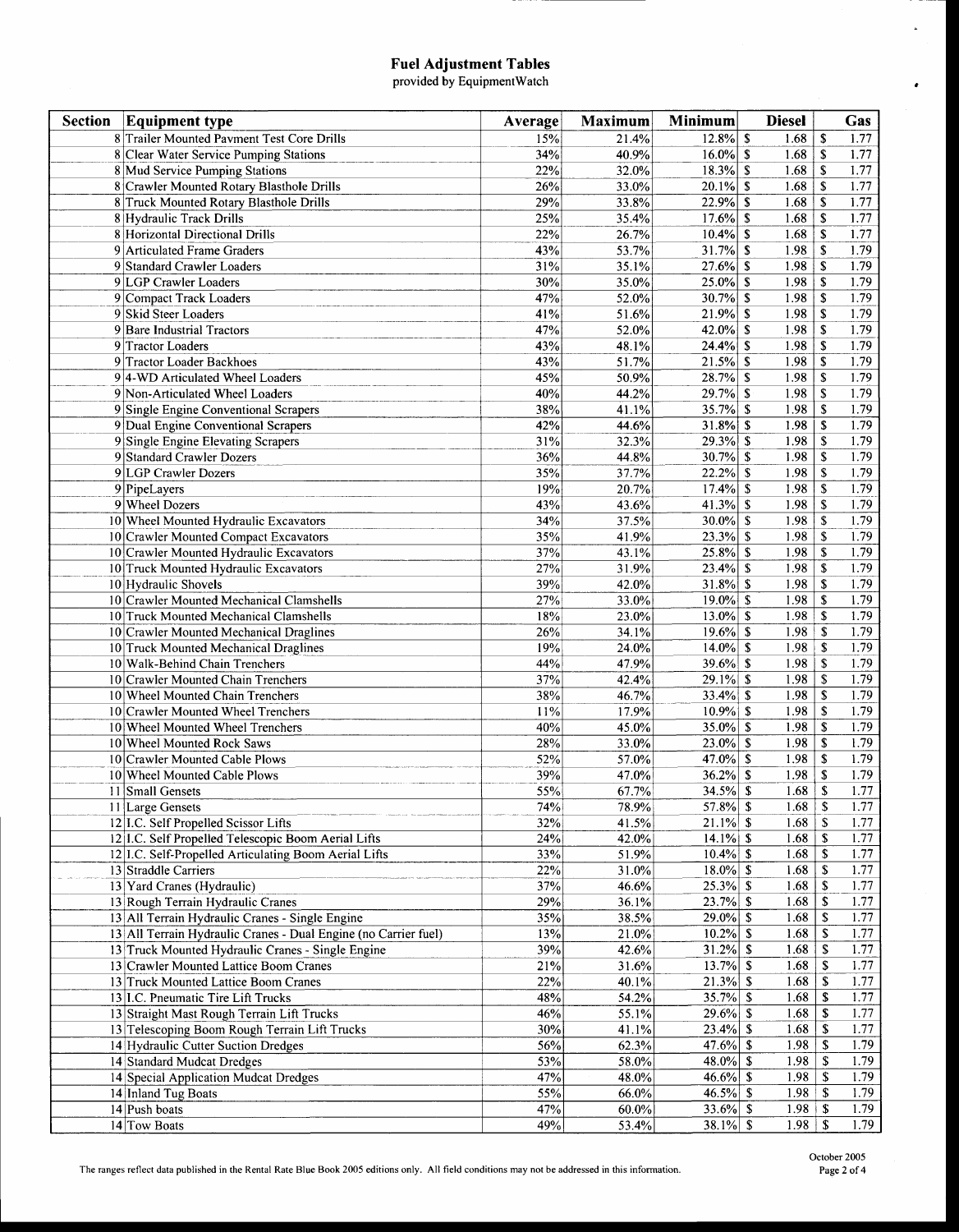### Fuel Adjustment Tables<br>provided by EquipmentWatch

 $\sim t$ 

 $\bullet$ 

 $\sim 10^{-10}$ 

للقارب

| <b>Section</b> | <b>Equipment type</b>                              | Average | <b>Maximum</b> | Minimum          | <b>Diesel</b> |                           | Gas      |
|----------------|----------------------------------------------------|---------|----------------|------------------|---------------|---------------------------|----------|
|                | $14$ Runabouts                                     | 75%     | 80.0%          | $70.0\%$ \$      | 1.98          | $\mathbf S$               | 1.79     |
|                | $14$ Tenders                                       | 55%     | 60.0%          | $50.0\%$ \$      | 1.98          | <sup>\$</sup>             | 1.79     |
|                | 14 Water Maintenance Debris Boats                  | 35%     | 40.0%          | $30.0\%$ \$      | 1.98          | \$                        | 1.79     |
|                | 15 Diesel Hammers                                  | 36%     | 49.8%          | $16.6\%$ \$      | 1.98          | \$                        | 1.79     |
|                | 15 Hydraulic Hammers                               | 61%     | 65.9%          | $54.7%$ \$       | 1.98          | $\mathbf{s}$              | 1.79     |
|                | 15 Vibratory Hammers/Extractors                    | 56%     | 65.9%          | $15.2%$ \$       | 1.98          | $\mathbf s$               | 1.79     |
|                | 16 Lightweight Centrifugal Pumps                   | 23%     | 27.1%          | $16.7\%$ \$      | 1.68          | \$                        | 1.77     |
|                | 16 Heavy Duty Centrifugal Pumps                    | 37%     | 55.1%          | $12.7%$ \$       | 1.68          | $\boldsymbol{\mathsf{s}}$ | 1.77     |
|                | 16 Diaphragm Pumps                                 | 14%     | 20.0%          | $10.0\%$ \$      | 1.68          | \$                        | 1.77     |
|                | 16 Self-Priming Trash Pumps                        | 61%     | 78.2%          | $35.8\%$ \$      | 1.68          | $\mathbf s$               | 1.77     |
|                | 17 Pull Type Pavement Brooms                       | 23%     | 28.0%          | $18.0\%$ \$      | 1.98          | \$                        | 1.79     |
|                | 17 For Mounting Pavement Brooms                    | 17%     | 22.0%          | $12.0\%$ \$      | 1.98          | $\mathbf{s}$              | 1.79     |
|                | 17 Self Propelled Pavement Brooms                  | 42%     | 47.9%          | $29.8\%$ \$      | 1.98          | \$                        | 1.79     |
|                | 17 Single Engine Pavement Sweepers                 | 32%     | 41.1%          | $26.4\%$ \$      | 1.98          | <sup>\$</sup>             | 1.79     |
|                | 17 Dual Engine Pavement Sweepers                   | 46%     | 53.7%          | $42.9%$ \$       | 1.98          | \$                        | 1.79     |
|                | 17 Sewar/Catch Basin Cleaners for Truck Mounting   | 13%     | 18.0%          | $8.0\%$ \$       | 1.98          | <sup>\$</sup>             | 1.79     |
|                | 17 Self Propelled Pavement Breakers                | 29%     | 32.2%          | $25.4\%$ \$      | 1.98          | S                         | 1.79     |
|                | 17 Guardrail Post Driver/Augers for Truck Mounting | 72%     | 77.0%          | $67.0\%$ \$      | 1.98          | \$                        | 1.79     |
|                | 17 Trailer Mounted Arrow Boards                    | 24%     | 29.0%          | $19.0\%$ \$      | 7.98          | $\cdot$                   | t.79     |
|                | 17 Trailer Mounted Changeable Message "Dot" Signs  | 9%      | 14.0%          | $4.0\%$ \$       | 1.98          | \$                        | 1.79     |
|                | 17 Walkie Crack Cleaners                           | 56%     | 61.0%          | $51.0\%$ \$      | 1.98          | \$                        | 1.79     |
|                | 17 Crack Fillers                                   | 21%     | 26.6%          | $6.8\%$ \$       | 1.98          | <sup>\$</sup>             | 1.79     |
|                | 17 Trailer Mounted Mulchers                        | 53%     | 58.6%          | $43.7%$ \$       | 1.98          | \$                        | 1.79     |
|                | 17 Trailer Mounted Seed Sprayers                   | 37%     | 42.6%          | $31.7%$ \$       | 1.98          | S                         | 1.79     |
|                | 17 Seed Sprayers for Truck Mounting                | 56%     | 64.6%          | $41.7\%$ \$      | 1.98          | \$                        | 1.79     |
|                | 17 Push Type Floor Planers                         | 40%     | 45.0%          | $35.0\%$ \$      | 1.98          | \$                        | 1.79     |
|                | 17 Self Propelled Floor Planers                    | 54%     | 59.0%          | $49.0\%$ \$      | 1.98          | \$                        | 1.79     |
|                | 17 Traffic Line Removers                           | 44%     | 49.0%          | $39.0\%$ \$      | 1.98          | $\mathsf{\$}$             | 1.79     |
|                | 17 Rotary Snow Blowers for Truck Mounting          | 38%     | 39.9%          | $28.0\%$ \$      | 1.98          | \$                        | 1.79     |
|                | 17 Self Propelled Snow Blowers                     | 27%     | 29.0%          | $24.0\%$ \$      | 1.98          | $\mathbf S$               | 1.79     |
|                | 17 Self Propelled Chip Spreaders                   | 36%     | 43.7%          | $32.6\%$ \$      | 1.98          | \$                        | 1.79     |
|                | 17 Chip Spreaders for Tail Gate Mounting           | 45%     | 50.0%          | $40.0\%$ \$      | 1.98          | <sup>\$</sup>             | 1.79     |
|                | 17 Towed Chip Spreaders                            | 39%     | 44.0%          | 34.0% \$         | 1.98          | \$                        | 1.79     |
|                | 17 Chemical Spreaders                              | 19%     | 24.0%          | $14.0\%$ \$      | 1.98          | \$                        | 1.79     |
|                | 17 Walk Behind Stripers                            | 51%     | 56.0%          | $46.0\%$ \$      | 1.98          | \$                        | 1.79     |
|                | 17 Self Propelled Stripers                         | 34%     | 40.3%          | $20.9\%$ \$      | 1.98          | \$                        | 1.79     |
|                | 17 Truck Mounted Stripers                          | 63%     | 68.0%          | $58.0\%$ \$      | 1.98          | \$                        | 1.79     |
|                | 18 Pressure Washers Cold                           | 36%     | 48.2%          | $21.7\%$ \$      | 1.68          | \$                        | 1.77     |
|                | 18 Pressure Washers Hot                            | 37%     | 46.2%          | $25.8\%$ \$      | 1.68          | \$                        | 1.77     |
|                | 18 Chain Saws                                      | 41%     | 46.0%          | $36.0\%$ \$      | 1.68          | \$                        | 1.77     |
|                | 18 Cut-Off Saws                                    | 45%     | 49.7%          | $37.9\%$ \$      | 1.68          | \$                        | 1.77     |
|                | 18 Portable Welders                                | 79%     | 83.7%          | $63.3\%$ \$      | 1.68          | \$                        | 1.77     |
|                | 20 On-Highway Rear Dumps                           | 61%     | 72.7%          | $57.7%$ \$       | 1.98          | $\mathbf S$               | 1.79     |
|                | 20 Mechanical Drive Rear Dumps                     | 45%     | 48.8%          | 41.6% $\sqrt{5}$ | 1.98          | \$                        | 1.79     |
|                | 20 Electric Drive Rear Dumps                       | 46%     | 54.1%          | $38.7\%$ \$      | 1.98          | $\mathbf{\hat{S}}$        | $1.79 -$ |
|                | 20 Articulated Rear Dumps                          | 36%     | 40.3%          | $32.7%$ \$       | 1.98          | S                         | 1.79     |
|                | 20 Two Wheel Prime Movers                          | 60%     | 61.7%          | $57.9\%$ \$      | 1.98          | \$                        | 1.79     |
|                | 20 Four & Six Wheel Prime Movers                   | 59%     | 64.0%          | 54.0% \$         | 1.98          | -S                        | 1.79     |
|                | 20 Coal Haulers                                    | 51%     | 56.0%          | $46.0\%$ \$      | 1.98          | -S                        | 1.79     |
|                | 20 On-Highway Truck Tractors                       | 61%     | 75.2%          | $53.4\%$ \$      | 1.98          | -\$                       | 1.79     |
|                | 20 On-Highway Flatbed Trucks                       | 68%     | 76.5%          | 54.0% \$         | 1.98          | -\$                       | 1.79     |
|                | 20 On-Highway Water Tankers                        | 60%     | 65.6%          | $52.2\%$ \$      | 1.98          | \$                        | 1.79     |
|                | 20 Off-Highway Water Tanker Trucks                 | 37%     | 39.2%          | $36.5\%$ \$      | 1.98          | \$                        | 1.79     |
|                | 20 On-Highway Light Duty Trucks                    | 66%     | 72.0%          | 50.1% \\$        | 1.98          | S                         | 1.79     |
|                | 21 Tire Mounted ShotCrete/Concrete Liners          | 20%     | 25.0%          | $15.0\%$ \$      | 1.68          | \$                        | 1.77     |
|                | 21 Diesel Locomotives                              | 20%     | 24.3%          | $15.5\%$ \$      | 1.68          | \$                        | 1.77     |
|                | 21 Diesel Powered LHD's                            | 28%     | 36.3%          | $22.1\%$ \$      | 1.68          | S                         | 1.77     |
|                | 21 Low Profile Rear Dumps                          | 27%     | 30.0%          | $16.0\%$ \$      | 1.68          | \$                        | 1.77     |
|                | 22 Trailer Mounted Brush Chippers                  | 51%     | 63.6%          | $30.5\%$ \$      | 1.98          | \$                        | 1.79     |
|                | 22 Rubber Tired Brush Cutters                      | 25%     | 26.4%          | $24.4\%$ \$      | 1.98          | \$                        | 1.79     |
|                | 22 Portable Light Towers                           | 19%     | 25.2%          | $12.2\%$ \$      | 1.98          | S.                        | 1.79     |
|                | 22 Skid Mounted Power Units                        | 46%     | 51.0%          | 41.0% \$         | 1.98          | \$                        | 1.79     |
|                | 22 Trailer Mounted Power units                     | 43%     | 48.0%          | $38.0\%$ \$      | 1.98          | \$                        | 1.79     |